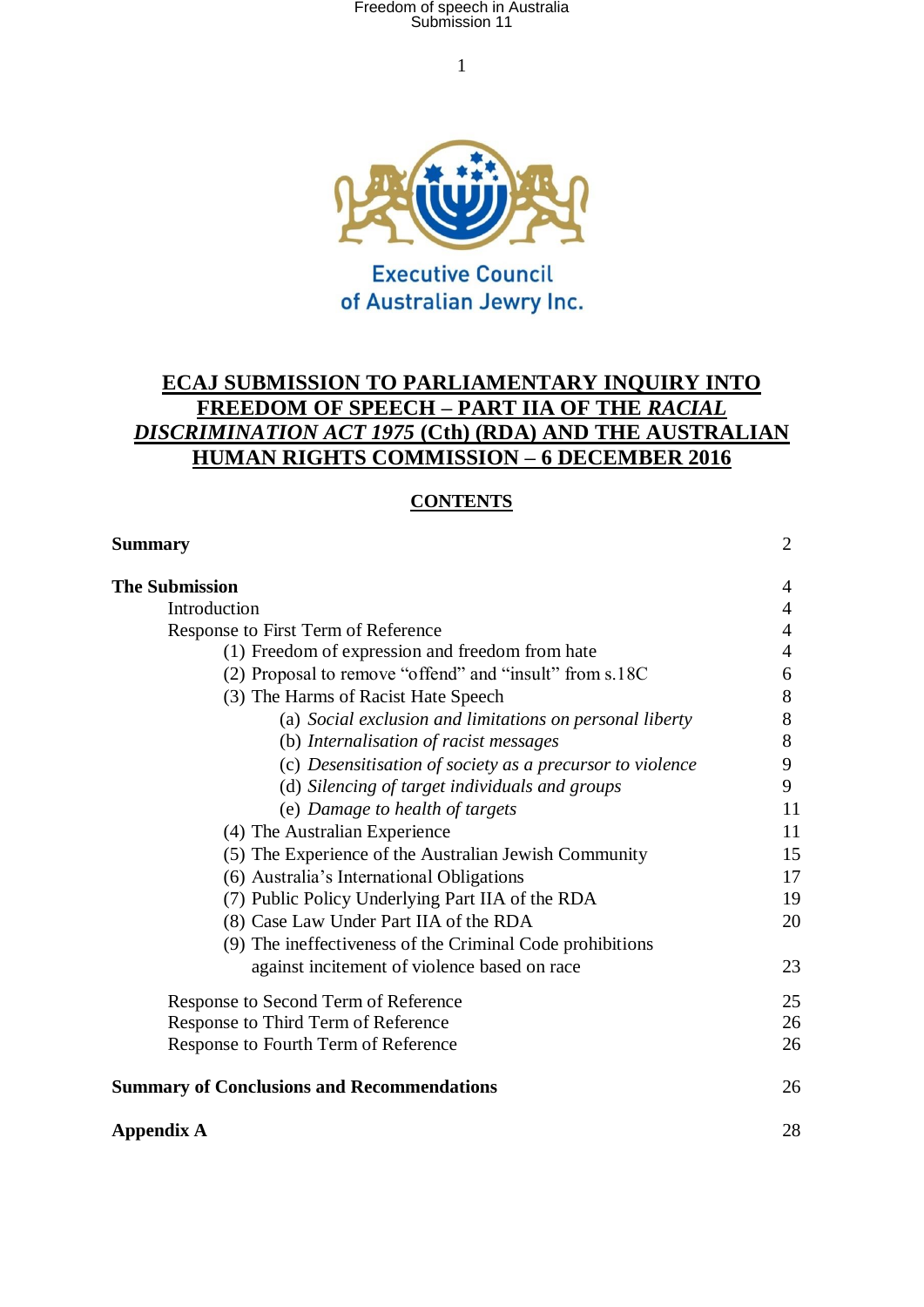$\mathcal{L}$ 

#### **SUMMARY**

The ECAJ submits that Part IIA of the RDA strikes an appropriate balance between freedom of expression and freedom from the harms of racial vilification. This is borne out by the actual results of cases that have been decided by the courts since Part IIA was enacted 21 years ago, including the recent case of *Prior v Queensland University of Technology & others* (the QUT Case). Any amendment to Part IIA of the RDA would substantially risk upsetting that carefully-achieved balance and would send a strong and dangerous message from Australia's political leaders that a degree of racism in public discourse is to be considered acceptable.

The damage this could do to the overall cohesiveness, peace and order of our society is obvious, especially in light of the findings in the Scanlon Foundation's report on 'Mapping Social Cohesion' in 2016.

As regards the specific provisions of Part IIA of the RDA:

- Section 18C is directed only at conduct which, as objectively assessed by a court, is likely to produce the harms outlined in the section headed, "The Harms of Racist Hate Speech", in section 3 of Part 1 of this Submission.
- The proposal to delete the words "offend" and "insult" from section 18C of the RDA, is based on the erroneous view that those words set up a "subjective test" based on "hurt feelings", which establishes too low a threshold for the operation of the section and therefore impinges excessively on freedom of expression. Section 18C was not intended to operate in that way when it was enacted and has not been interpreted or given effect to in that way by the courts. In every decided case under section 18C, without exception, the court has made its own assessment by applying an **objective test** based on a community standard, regardless of the subjective perceptions of the complainant. This is the way the courts have consistently interpreted the words "reasonably likely to", which appear in section 18C immediately prior to the words "offend" and "insult".
- The removal of any of the words, "offend" and "insult," would therefore leave severe gaps in the protections provided compared to those provided by the current legislation. For example, in certain cases there would be no remedy, as is available under the current legislation, for victims of gross negative stereotyping and serious instances or repetitions of verbal abuse on the basis of race or ethnicity.
- Further, there is no contravention unless the offence, insult, humiliation or intimidation is found to have "*profound and serious effects, not to be likened to mere slights*".

Accordingly, we are strongly of the view that the provisions of Part IIA of the RDA should be left in their present form. The need for an effective civil law to counter the promotion of racial hatred is reinforced by the ineffectiveness of the existing criminal laws, State and Federal, in proscribing incitement of racially motivated violence.

We are aware of no evidence that the percentage of vexatious or unmeritorious cases that are commenced under section 18C of the RDA is higher than under any other statutory regime for relief, such as the law of defamation, copyright, consumer protection and trade practiced.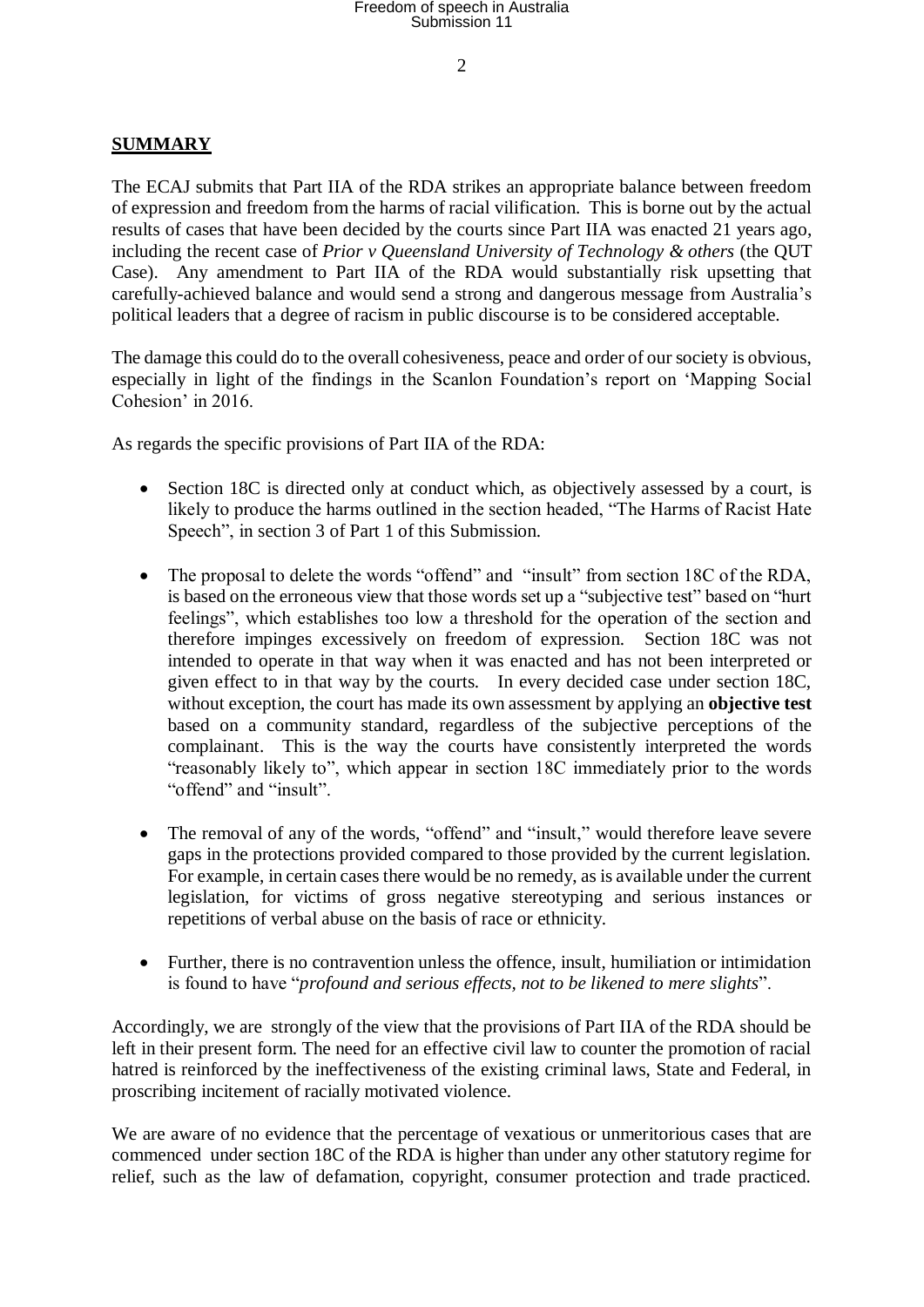3

Nevertheless, the ECAJ would welcome any reforms to the *Australian Human Rights Act 1986*  (Cth) or to the practices and procedures of the Australian Human Rights Commission ("the Commission") which would have the effect of minimising the incidence of claims brought in bad faith or which would have no reasonable prospects of success before a court. In the interests of maintaining public confidence in the operation of the legislation and in the Commission's handling of Part IIA complaints, the complaints handling process within the Commission should be refined so as to (i) screen out manifestly unmeritorious complaints before conciliation occurs, and (ii) strongly discourage such complaints from proceeding to court.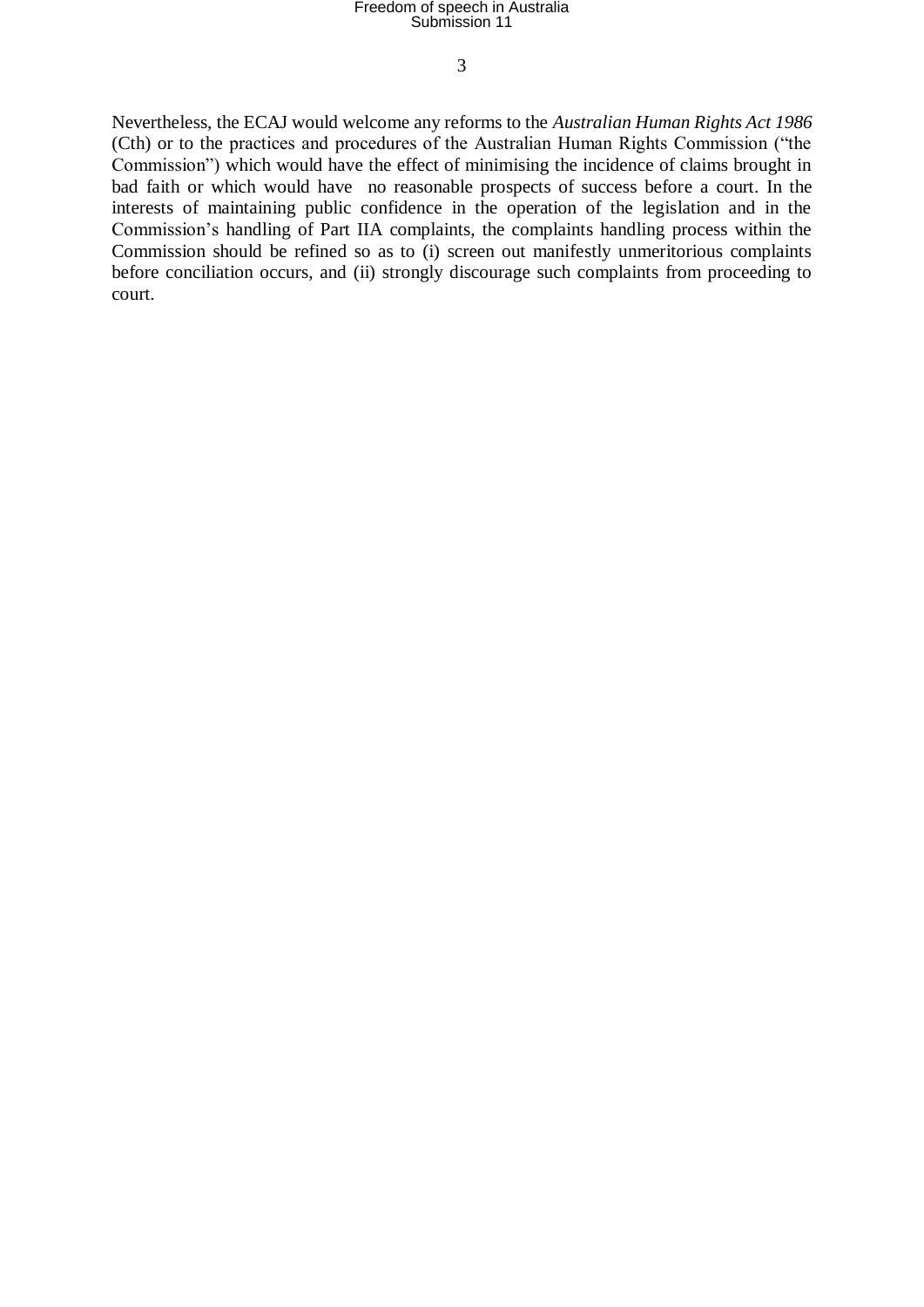4

### **THE SUBMISSION**

### **Introduction**

1

The Executive Council of Australian Jewry (ECAJ) makes the following submission (Submission) to the Parliamentary Inquiry into Freedom of Speech. We consent to the Submission being made public. This Submission will address the Terms of Reference released by the Attorney-General on 8 November 2016, insofar as they relate to the Australian Jewish community.

The ECAJ is the national representative body of Australian Jewry. It is constituted by its Councillors who are elected by, and accountable to, the representative roof bodies of the Jewish communities in each of the States and the ACT, as well as representatives from other national Jewish organisations in Australia which are affiliated to the ECAJ. This Submission is unanimously endorsed by each of the ECAJ's Constituents and Affiliates.

All complaints that have been brought under Part IIA of the RDA on behalf of the Australian Jewish community, have been lodged and pursued with the Commission by the ECAJ. Most complaints have been resolved at, or prior to, conciliation. All complaints that have not been resolved, and which have proceeded to litigation, have been pursued on behalf of the Australian Jewish community by the  $ECAI$ .<sup>1</sup> A list of these cases appears on the  $ECAI$ [website](http://www.ecaj.org.au/) at [http://www.ecaj.org.au/case\\_study/.](http://www.ecaj.org.au/case_study/)

The ECAJ also publishes an Annual Report entitled "Antisemitism in Australia" and has done so since 1989. These reports continue to provide the most comprehensive available data and analyses of antisemitism in Australia, year on year.

#### **Part 1 – Response to First Term of Reference**

*Whether the operation of Part IIA of the Racial Discrimination Act 1975 (Cth) imposes unreasonable restrictions upon freedom of speech, and in particular, whether, and if so, how ss. 18C and 18D should be reformed.* 

#### **1. Freedom of expression and freedom from hate**

Freedom of expression is fundamental to a democratic society and indispensable for human progress. However, it has never been regarded as absolute and unlimited. In his famous *Essay on Liberty* the English philosopher, John Stuart Mill, drew a distinction between liberty and licence. He recognised that liberty does not mean the licence of individuals to do just as they please, because that would mean the absence of law and of order, and ultimately the destruction of liberty. The limits of freedom are reached when its exercise causes harm to others.

To denigrate people because of the colour of their skin or their national or ethnic origin can be as harmful in its effect on its targets and on society as a whole, as statements which defame individuals, breach copyright, promote obscenity, breach official secrecy, demonstrate

<sup>1</sup> *Prior to 2006, the ECAJ was an unincorporated association and its complaints to the Commission and cases in the Federal Court of Australia were brought in the name of a senior office-bearer, and later President, of the ECAJ, Jeremy Jones.*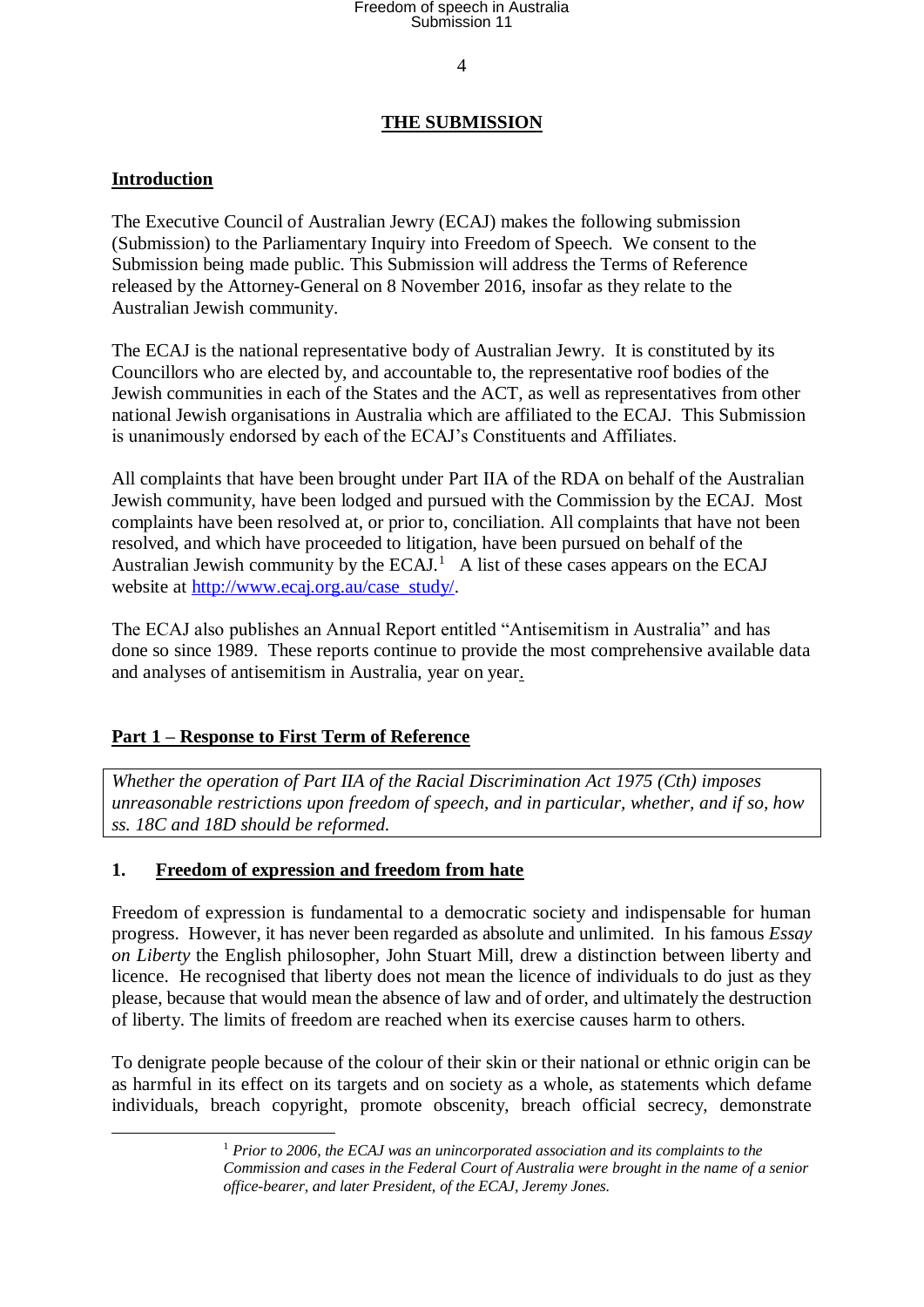5

contempt of court and parliament, and mislead or deceive consumers, all of which are prohibited, and widely accepted as rightfully prohibited, by law.

Australia is, and has chosen to be, a multicultural society. Its viability as such demands that the ethnic communities that make up Australian society can live together in peace and harmony. Denigrating individuals or groups because of their race is inimical to that goal, and necessarily undermines Australia's fabric as a multicultural community, in a way that denigrating on the basis of other immutable factors might not do. The whole community has an interest in preventing egregious public denigration of individuals and communities on the basis of race, or at least minimising it, and in counteracting it when it occurs. Any amendment to Part IIA of the RDA would substantially risk upsetting that carefully-achieved balance and would send a strong and dangerous message from Australia's political leaders that a degree of racism in public discourse is to be considered acceptable.

The damage this could do to the overall cohesiveness, peace and order of our society is obvious, especially in light of the findings in the Scanlon Foundation's report on 'Mapping Social Cohesion' in 2016. Reported incidents of discrimination on the basis of 'skin colour, ethnic background or religion' have increased markedly in the last 10 years. Such discrimination was reported by 9%-10% of respondents between 2007-09, 12%-14% between 2010-12, and 15%-20% between 2013-2016. The highest proportion across the nine surveys was in 2016.<sup>2</sup> This is therefore not the time for the government to be signaling a more permissive attitude to racism, whether on the basis of free speech or any other basis.

The threat to public peace and order posed by home-grown and imported forms of racism are of an entirely different order to the dangers posed by bad policy ideas. It is naïve to suggest that racism can always simply be left to sort itself out through public debate. Racist attitudes are rarely amenable to correction through a process of reasoned rebuttal. Further, experience suggests that racist abusers will not give time or space to the arguments of their victims. Clear and consistent leadership is required, but if leadership is lacking, the targets of racism should at least have a private legal remedy with which to defend and vindicate themselves as a last resort, using their own resources.

The following forms of behaviour have been found by a court to contravene section 18C of the RDA

• Holocaust denial and other forms of antisemitism;

1

- A mainstream media story describing Aboriginal youths killed in a car accident as "criminal trash" and "scum" that should be used as "land fill";
- Subjecting an Aboriginal woman and her family to a torrent of abuse, including calling them "niggers", "coons", "black mole", "black " and "lying black mole  $c***$ ";
- Shouting "Singaporean prick!" at a man who was simply doing his job as a security officer at a public building, followed by "Go back to Singapore!"

Section 18C is thus directed only at conduct which, as objectively assessed by a court, is likely to produce the harms outlined in the section headed, "The Harms of Racist Hate

<sup>&</sup>lt;sup>2</sup> Andrew Markus, Mapping Social Cohesion: The Scanlon Foundation surveys 2016, p.25: [http://scanlonfoundation.org.au/wp-content/uploads/2016/11/2016-Mapping-Social-Cohesion-Report-FINAL](http://scanlonfoundation.org.au/wp-content/uploads/2016/11/2016-Mapping-Social-Cohesion-Report-FINAL-with-covers.pdf)[with-covers.pdf](http://scanlonfoundation.org.au/wp-content/uploads/2016/11/2016-Mapping-Social-Cohesion-Report-FINAL-with-covers.pdf)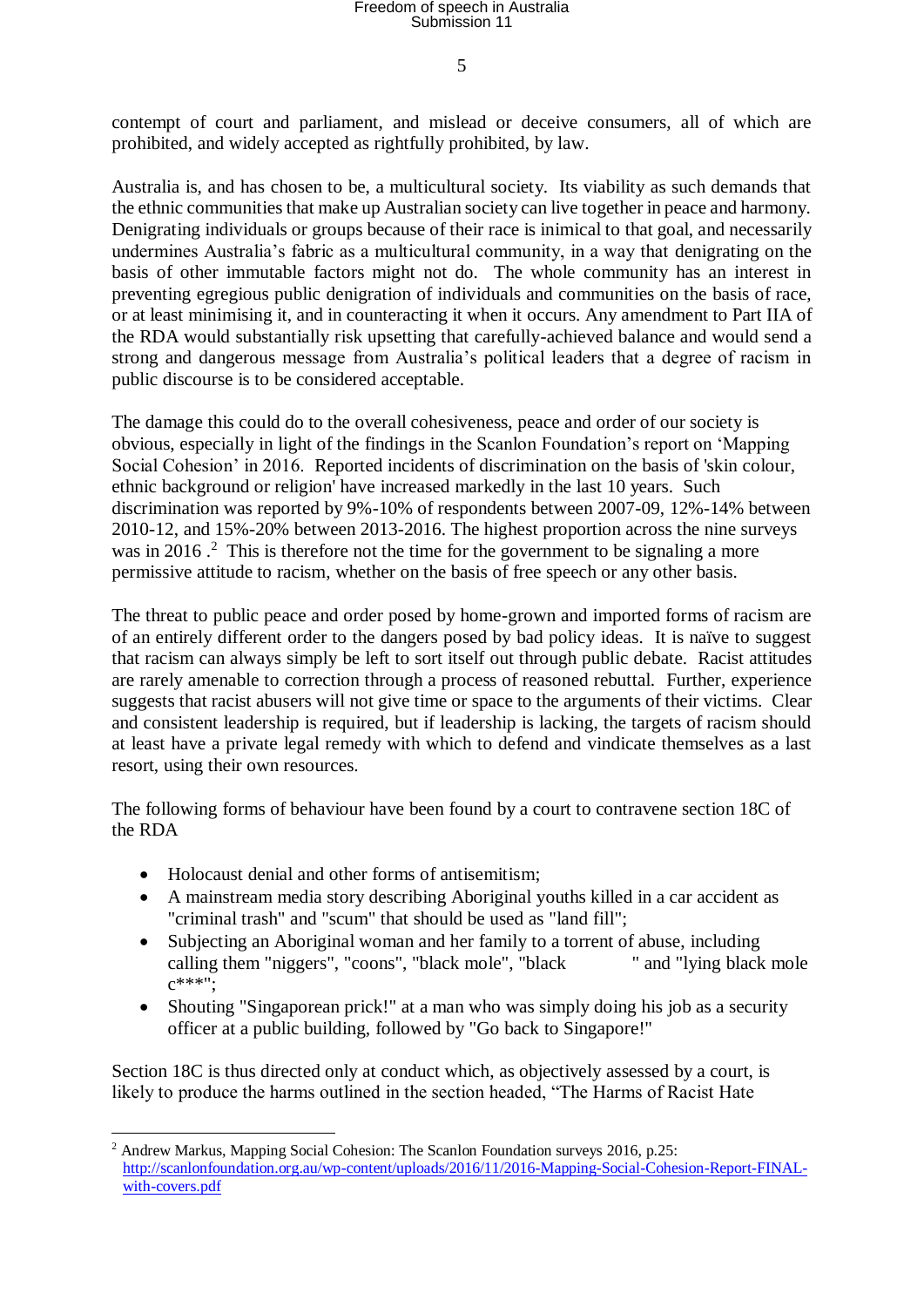6

Speech", in section 3 of Part 1 of this Submission. For that reason we believe that no case has been made out for repealing or altering Part IIA of the RDA and that the legislation does not unreasonably restrict freedom of speech.

### **2. Proposal to remove "offend" and "insult" from s.18C**

Without in any way qualifying that view, and for the sake completeness, we also make the following submissions about the proposal introduced into the parliament by Senator Cory Bernardi to remove the words, "offend" and "insult" from section  $18C<sup>3</sup>$ . We note from Senator Bernardi's public comments that the removal of "offend" and "insult" would only be a preliminary step towards the wholesale repeal of section 18C and related sections of the Act.<sup>4</sup> In our view the idea that vulnerable people should be left without any legal remedy to defend themselves against the most serious cases of racist denigration is repugnant to the principle of a fair go.

The proposal to delete the words "offend" and "insult" from section 18C of the RDA, is based on the view that those words set up a "subjective test" based on "hurt feelings", which establishes too low a threshold for the operation of the section and therefore impinges excessively on freedom of expression. That view is erroneous.

Section 18C was not intended to operate in that way when it was enacted and has not been interpreted or given effect to in that way by the courts. In every decided case under section 18C, without exception, the court has made its own assessment by applying an **objective test** based on a community standard, regardless of the subjective perceptions of the complainant. This is the way the courts have consistently interpreted the words "reasonably likely to", which appear in section 18C immediately prior to the words "offend" and "insult".

Further, there is no contravention unless the offence, insult, humiliation or intimidation is found to have "*profound and serious effects, not to be likened to mere slights*".<sup>5</sup> In effect this means that the conduct complained of must have impugned the dignity of the person or group at whom the conduct was directed and impacted adversely on some aspect of the quality of life of that person or group.

Finally, section 18C is qualified by the requirement that the offence, insult, humiliation or intimidation must have occurred "*because of the race, colour or national or ethnic origin*" of the complainant, rather than the complainant's (or anyone else's) ideas, opinions or beliefs.

To offend or insult a person or group merely by confronting them with ideas or opinions which they perhaps find incompatible with their own belief systems, might hurt their sensibilities, but does not in any way impugn their human dignity. In a free society, ideas of any kind - religious, political, ideological or philosophical - are and should be capable of being debated and defended. Robust critiques of ideas of any kind, no matter how passionately adhered to, do not constitute a form of social exclusion of those who adhere to them.

<sup>&</sup>lt;u>.</u> 3 'Support grows for Cory Bernardi's change to section 18C', *The Australian*, 30 August 2016.

<sup>4</sup> "Jewish community leader says removing 18C would send 'worst possible message'", *The Guardian Australia*, 17 August 2016

<sup>5</sup> *Creek v Cairns Post Pty Ltd* [2001] FCA 1007 at [16] *per* Kieffel J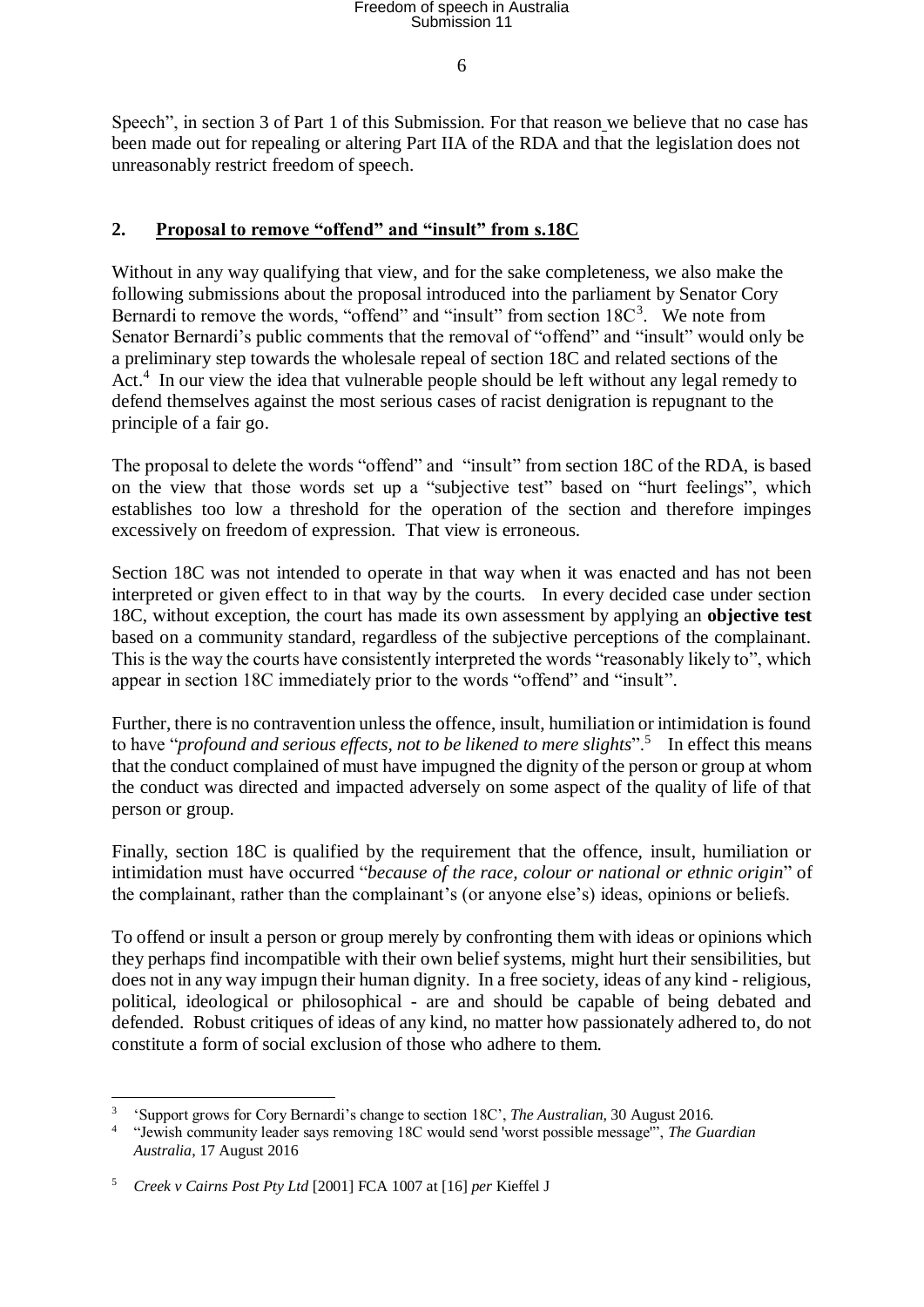7

In contrast, to offend or insult a person or group because of their "*race, colour or national or ethnic origin*", necessarily sends a message that such people, by virtue of who they are, and regardless of how they behave or what they believe, are not members of society in good standing. This cannot but vitiate the sense of belonging of members of the group and their sense of assurance and security as citizens. To offend or insult a person or group because of their "*race, colour or national or ethnic origin*" thus constitutes an assault upon their human dignity. In our view, this is the evil which the legislation was enacted to address.

The case law (including the QUT case) therefore contradicts the contention that the use of the word "offend" in s.18C sets the bar too low. Further, the word "offend" or "offensive" appears in a variety of other laws, including the criminal law, yet the effect is not considered to be controversial. Indeed, the words "offend", "humiliate" and intimidate" in section 18C were copied from the definition of sexual harassment in sub-section 28A(1) of the *Sex Discrimination Act 1984 (Cth).* The word "offensive" is also used in sections 471.12 and 474.17 of the *Criminal Code 1995 (Cth)*, which make it unlawful to use a postal service or a carriage service to menace, harass or cause "offence". State criminal laws also proscribe certain types of "offensive" behaviour.

The removal of any of the words, "offend" and "insult," would therefore leave severe gaps in the protections provided compared to those provided by the current legislation. For example, in certain cases there would be no remedy, as is available under the current legislation, for victims of gross negative stereotyping and serious instances or repetitions of written or verbal abuse on the basis of race or ethnicity. In Appendix A we have set out examples drawn from the ECAJ's 2016 and 2015 annual reports on Antisemitism in Australia, which are published in November each year.

Each of the examples in Appendix A involved a calculated attempt to demean members of the Jewish community at large based solely on their Jewish ethnicity, an immutable aspect of their identity. Each example therefore involved a direct assault on the dignity of Jewish Australians or Jews generally as a group. More than that, some examples involved targeting members of the Jewish community at the places where they work or study and must be understood as an attempt at the very least to make members of the Jewish community feel excluded from these places. These incidents strike at the freedom of members of the Jewish community to engage in work and study with their fellow Australians.

In our view, it is highly likely that the conduct involved in each example would, at present, necessarily contravene Part IIA of the RDA through the operation of the words "offend" and "insult" in section 18C. We would be significantly less confident that the conduct would contravene s.18C if the section did not include the words "offend" and "insult". Depending on the overall circumstances, the conduct might not fall within the definitions of "humiliate" or "intimidate", as interpreted in the case law, or other possible words such as "vilify".

This could deny the victims the protection currently offered by the legislation. From a public policy perspective, it would signal to the Australian public that the impact on the victims and the wider community is insufficient to warrant legal protection and that the conduct is now to be tolerated.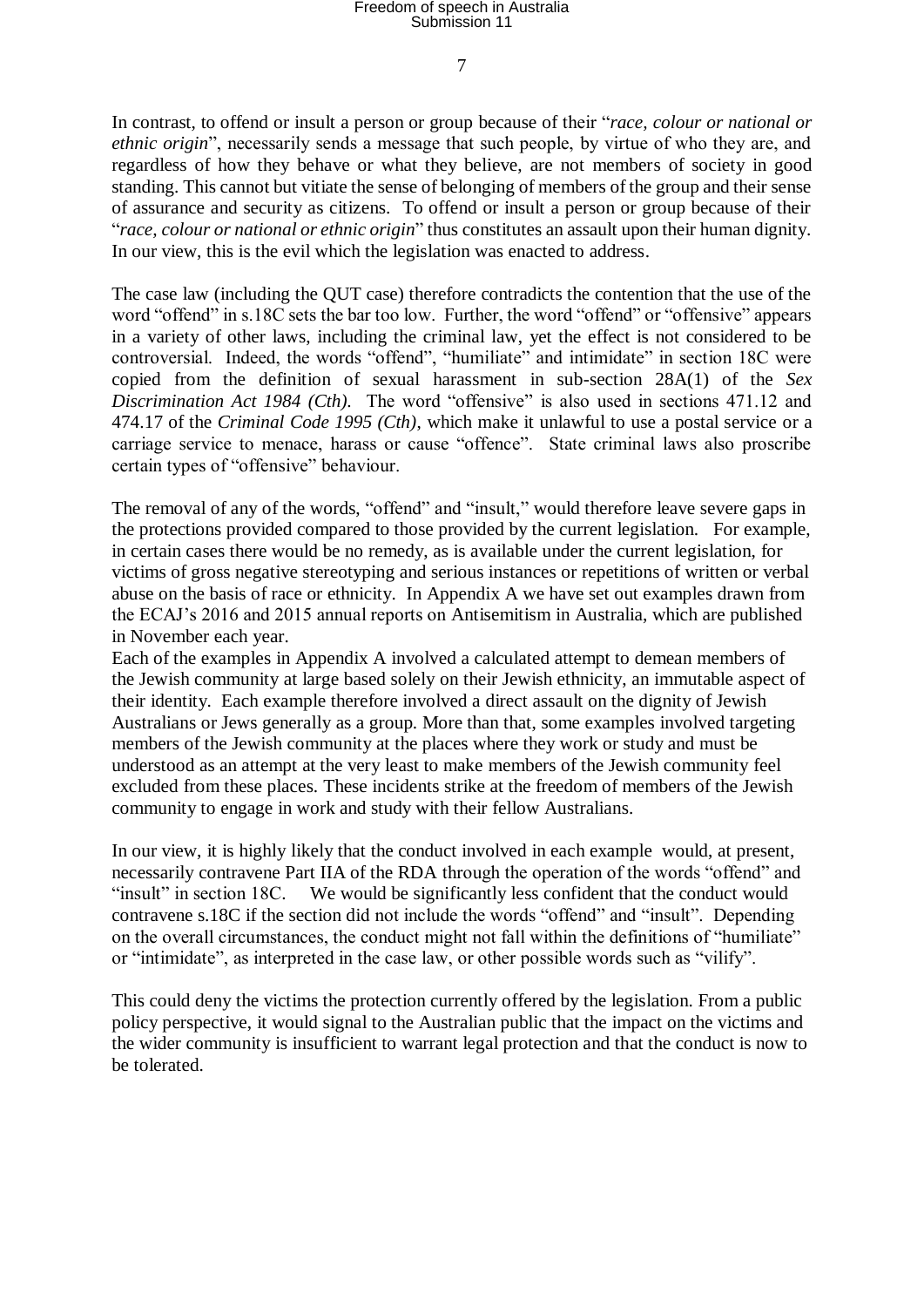8

#### **3. The Harms of Racist Hate Speech**

There is extensive literature by researchers concerning the harms of racist hate speech, whether it consists of words or conduct or both. As was noted in the Commission's report following its *National Inquiry into Racist Violence in Australia* in 1991, these harms go well beyond hurt feelings or injured sensibilities and consist instead of "*adverse effects on the quality of life and*  well-being of individuals or groups who have been targeted because of their race".<sup>6</sup> Racism deprives its targets of equal treatment and a fair go, disempowering them and excluding them from society, either wholly or in part, often intimidating them into silence. A brief summary of the adverse effects of racist hate speech follows.

#### *(a) Social exclusion and limitations on personal liberty*

To be the target of expressions of racism is to be portrayed negatively because of one's skin colour, ethnicity or national origin, which are factors which one cannot change. This can impact negatively on one's relationships with neighbours, work-mates, friends, acquaintances and others with whom one needs to interact.

Belonging to a racial or ethnic group which is the target of public expressions of racism can undermine and ultimately destroy the sense of safety and security with which members of the group go about their daily lives. Such targeting can thus deny its victims personal security and the liberty to pursue their daily lives because of the fear, even in the absence of provable threats of physical harm, that violent acts of racial hatred are more likely to occur in a social climate in which speech-acts of racism are free to proliferate.<sup>7</sup> As three national inquiries in Australia have concluded, such a fear is well-founded (see Section 3 below).

The desire to avoid being continually confronted with speech of this nature, or by actual or potential perpetrators, places limits on the target's freedom to maintain broad support networks, limiting social harmony and circumscribing possibilities to form and maintain personal relationships. Left unchecked, this may lead the target to resign from a job, leave an educational institution, move house and avoid public places.<sup>8</sup> There may also be knockon effects upon sympathetic non-target group members, whose liberties to associate with those who are targeted by racist hate speech are also constricted by a desire to avoid becoming targets themselves.<sup>9</sup>

#### *(b) Internalisation of racist messages*

Despite conscious attempts to resist the messages of racist speech, the public repetition of racist themes and stereotyping results in individual victims, the perpetrators, and society as a whole subconsciously learning, internalising and institutionalising the messages

1

<sup>6</sup> Human Rights and Equal Opportunity Commission, *Report of National Inquiry into Racist Violence in Australia* (1991) p 299. At<http://www.humanrights.gov.au/publications/racist-violence-1991><br>
<sup>7</sup> Meri Metavda, 1992. <sup>4</sup> Meri Metavda, 1992.

<sup>7</sup> Mari Matsuda, 1993. "Public Response to Racist Speech: Considering the Victim's Story". In *Words that Wound: Critical Race Theory, Assaultive Speech, and the First Amendment*, M. Matsuda, C. Lawrence, R. Delgado and K. Crenshaw (eds.), pp. 17-52. Colorado: Westview Press, at pp.17 and 22.

<sup>8</sup> *Ibid,* at 24-25.

<sup>9</sup> *Ibid,* at 25.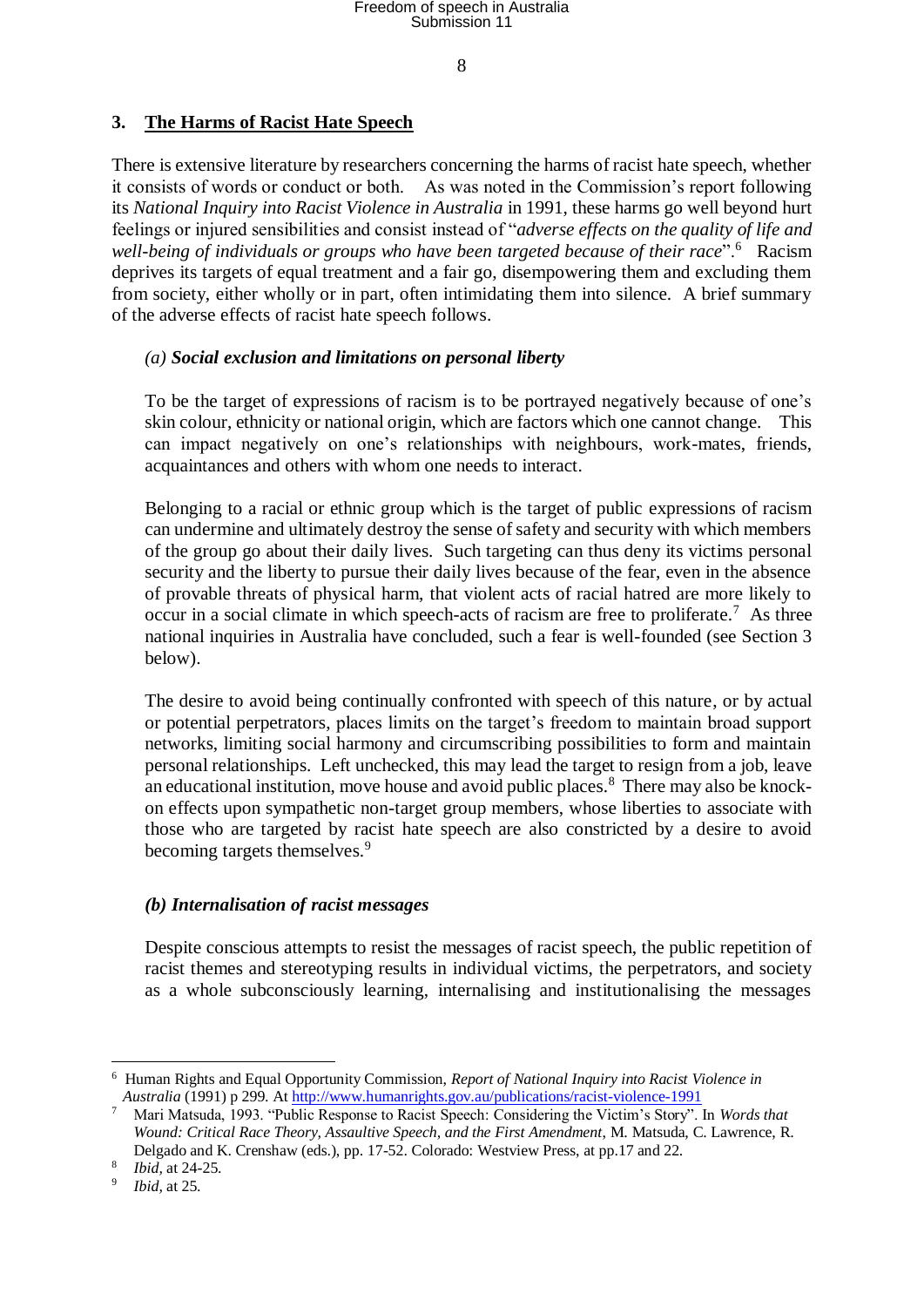$\overline{Q}$ 

conveyed.<sup>10</sup> Left unchecked, speech which communicates inferiority and negative characteristics based on race tends to produce in its victim the very characteristics of 'inferiority' that the speaker intends to ascribe to the victim, as the victim internalises and comes to believe, and then perform, the dehumanising characterisations attributed to him or her. $^{11}$ 

Shaming and degrading a group of people by labelling them inferior ('stigmatising') can inflict psychological injury by assaulting self-respect and dignity. Because self-esteem and the respect of others are important for participation in society, racist stigmatising corrodes the self-respect of targeted individuals and groups and thus becomes self-perpetuating; it tends to reproduce in its target group those qualities attributed to the group by the stigmatisers.<sup>12</sup> One researcher has described this process as 'spirit-murder', and has argued that it is as 'devastating', 'costly' and 'psychically obliterating' in its effects as assault.<sup>13</sup>

#### *(c) Desensitisation of society as a precursor to violence*

Historically, in other countries and to a limited degree in Australia, particularly in relation to the Indigenous population, public expressions of racism have had the effect, often intended, of desensitising the general population to the humanity, dignity and human rights of members of the targeted group. This has been a precursor to discrimination, persecution, violence and, ultimately, genocide and other crimes against humanity.<sup>14</sup>

For this reason targeted group members are typically subject to fears of racially motivated violence, experience fear of ongoing subordination and are made aware of a denial on the part of hate speakers of the premise of political equality.<sup>15</sup>

It is of particular importance that Part IIA has had the effect of setting the tone of civil discourse in Australia, acting as a powerful prophylactic against the tendency to racial violence that might otherwise arise in the absence of Part IIA.

#### *(d) Silencing of target individuals and groups*

Speaking back against expressions of racism is often not possible for its targets, or even appropriate. A verbal attack based on the target's skin colour or ethnic background, which are immutable factors, is a denial of the target's humanity. Such

<sup>&</sup>lt;u>.</u> <sup>10</sup> Richard Delgado, 1993. "Words that Wound: A Tort Action for Racial Insults, Epithets and Name Calling". In *Words that Wound: Critical Race Theory, Assaultive Speech, and the First Amendment*, M. Matsuda, C. Lawrence, R. Delgado and K. Crenshaw (eds.), pp. 89-110. Colorado: Westview Press, at pp. 90-94.

<sup>11</sup> *Ibid*, at pp. 94-95.

<sup>&</sup>lt;sup>12</sup> Charles R. Lawrence III, 1987. 'The Id, the Ego, and Equal Protection: Reckoning with Unconscious Racism', *Stanford Law Review*, Vol. 39, pp. 317-388 at p. 351; Cass Sunstein, 1993. "Words, Conduct, Caste", *The University of Chicago Law Review*, Vol.60, Nos. 3 and 4, pp. 795-844 at pp. p.802.

<sup>&</sup>lt;sup>13</sup> Patricia Williams. 1987. 'Spirit-Murdering the Messenger: The Discourse of Fingerpointing as the Law's Response to Racism', *University of Miami Review*, Vol. 42, pp. 127-157 at p.129.

<sup>14</sup> Alexander Tsesis, *Destructive Messages: How Hate Speech Paves the Way for Harmful Social Movements*  (New York: New York University Press, 2002).

<sup>15</sup> Cass Sunstein, "Words, Conduct, Caste", (1993),*The University of Chicago Law Review*, Vol.60, Nos. 3 and 4, pp. 795-844 at p.814.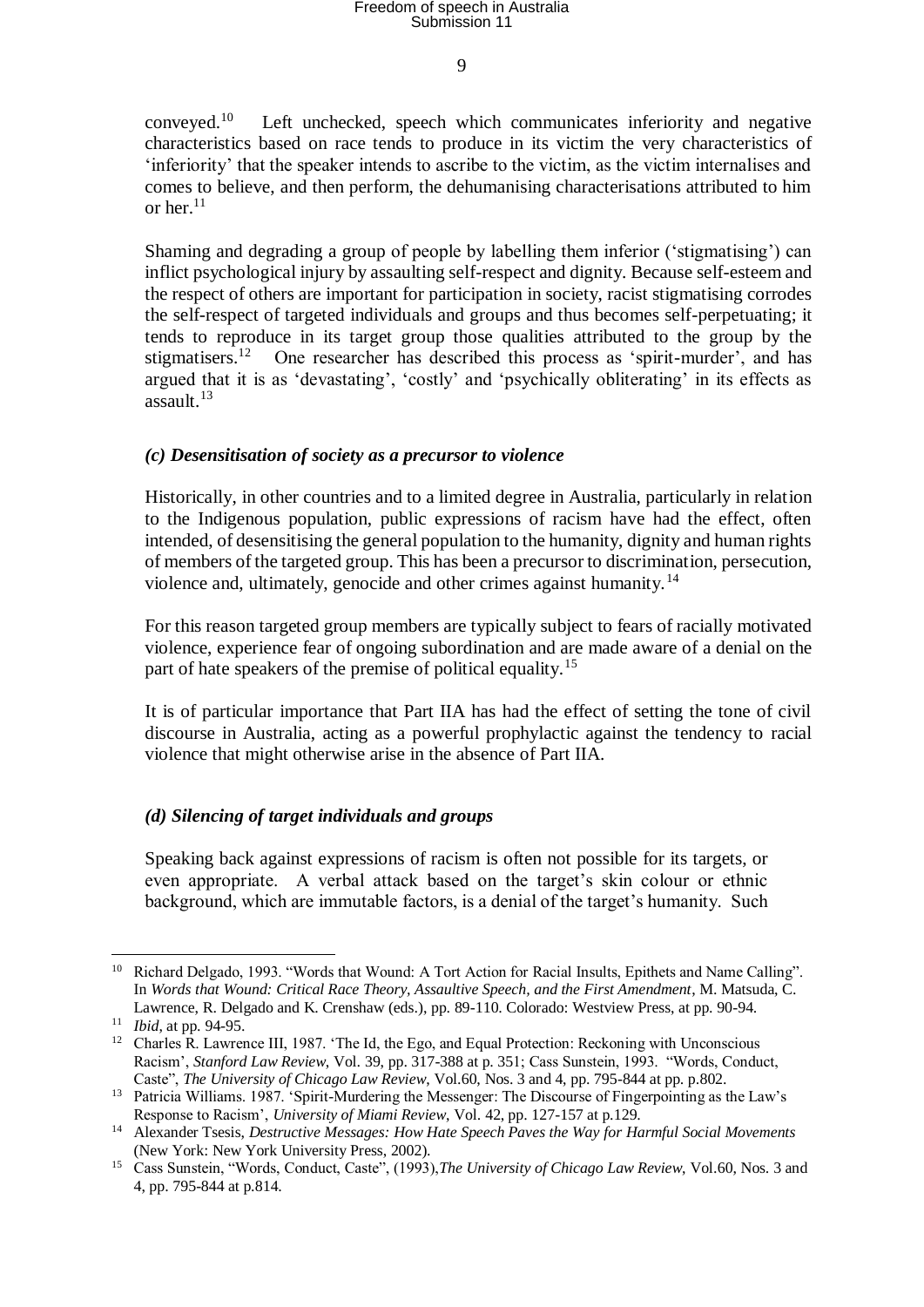#### 10

an attack should not be dignified with a response in circumstances where a response would imply that the target's humanity is a legitimate matter for 'debate'.

Speaking back will rarely change a racist's basic attitudes. Although racism is said to spring from a belief that human races have distinctive characteristics which determine the moral and other qualities of their individual members, the belief has no scientific basis and is rarely the product of any kind of purely cognitive process, whether evidence-based or otherwise. People who propound racist beliefs are almost always motivated by emotional or psychological factors or by a supervening interest and will therefore persist in such beliefs even when there is overwhelming evidence to the contrary. The "reasons" proffered for racist attitudes are rationalisations, usually *ex post facto*. 16

The targets of expressions of racism tend to curtail their own speech as a protective measure for a range of reasons.

- The target fears that a response may provoke further abuse.<sup>17</sup>
- In many cases the speaker is in a position of authority over the target, which further restricts the target's belief in his or her ability to respond in a meaningful way, as the target may fear victimisation, or lack the confidence to challenge a person in a position of authority over the target.<sup>18</sup>
- Ongoing public, negative, stereotypical portrayals of a target group have been described as 'incessant and cumulative assaults' on the self-esteem of members of the group. The 'micro-aggression' enacted via racism also produces 'deference' in the victim persona, that is to say, conformity to the expectations is placed on the victim group,  $19$  and a conviction, usually wellfounded, that counter-speech will not be given a fair hearing and taken seriously.<sup>20</sup>
- Members of the majority or dominant group in society 'get a lot more speech than others'. Members of relatively less powerful groups within the community do not operate from a level playing field.<sup>21</sup>

<sup>&</sup>lt;u>.</u> <sup>16</sup> See, for example, Polycarp Ikuenobe, 'Conceptualizing Racism and Its Subtle Forms', *Journal for the Theory of Social Behaviour*', Volume 41, Issue 2, June 2011, pp 161–181.

<sup>&</sup>lt;sup>17</sup> Richard Delgado, "Words that Wound: A Tort Action for Racial Insults, Epithets and Name Calling" (1993) in M. Matsuda, C. Lawrence, R. Delgado and K. Crenshaw (eds.), *Words that Wound: Critical Race Theory, Assaultive Speech, and the First Amendment* (Colorado: Westview Press, 1993) pp. 89-110 at p. 95; and also Mari Matsuda, "Public Response to Racist Speech: Considering the Victim's Story" (1993) in M. Matsuda, C. Lawrence, R. Delgado and K. Crenshaw (eds.), *Words that Wound: Critical Race Theory, Assaultive Speech, and the First Amendment* (Colorado: Westview Press, 1993) pp. 17-52 at pp. 24-25. <sup>18</sup> *Ibid*.

<sup>19</sup> Peggy Davis, "Law as Microaggression" (1989) *Yale Law Journal*, Vol. 98, pp. 1559-1577, at pp. 1585, 1567.

<sup>20</sup> Rae Langton, "Speech Acts and Unspeakable Acts" (1993) *Philosophy and Public Affairs*, Vol. 22, No. 4, pp. 293-330, at pp. 314-316.

<sup>21</sup> Catharine A. MacKinnon, *Only Words* (Cambridge, Massachusetts: Harvard University Press,1993).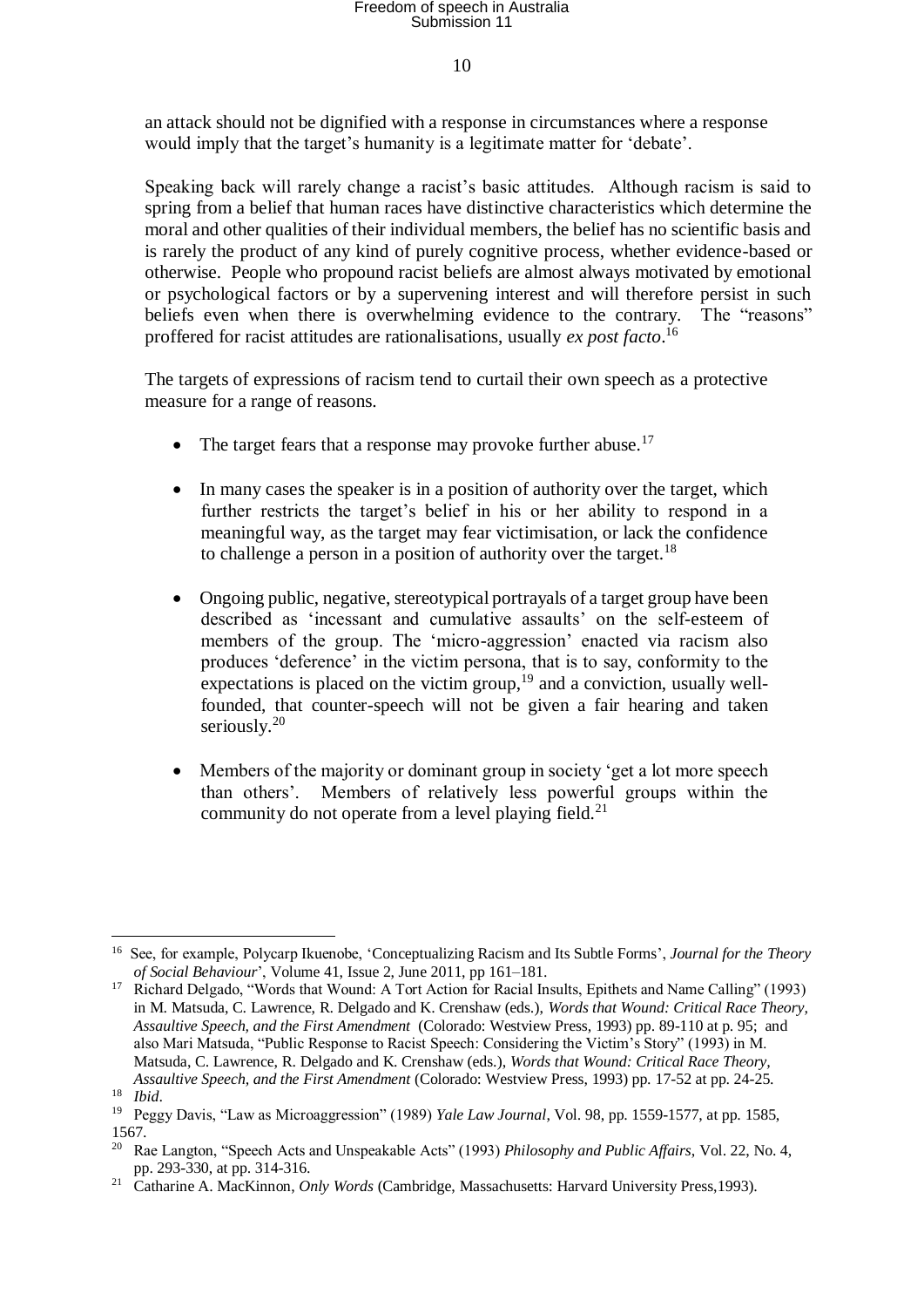11

#### *(e) Damage to health of targets*

There is a growing body of research that highlights the serious health effects racism can have on individuals, similar to other stress-induced disorders. Repeated exposure to it contributes to conditions such as hypertension, nightmares, post-traumatic stress disorder, even psychosis and suicide. $^{22}$ 

#### **4. The Australian Experience**

The conclusions of researchers concerning the harms of racism were borne out in Australia by the findings and recommendations of three national inquiries in the early 1990's, immediately preceding the enactment of Part IIA of the RDA, and a lesser known inquiry in the early 1980's.

(a) The *National Inquiry into Racist Violence* conducted by the Commission in 1991, concluded that "the evidence presented to the Inquiry also supports the observation that there is a connection between inflammatory words and violent action".<sup>23</sup> The Commission's Report recommended the introduction of new Federal criminal offences to proscribe behaviour involving racist violence or intimidation and also incitement to racist violence and to racial hatred likely to lead to violence.<sup>24</sup>

The Report also recommended the introduction of civil remedies for racial harassment and for incitement of racial hostility. With regard to the former it concluded:

"*It is desirable that there be a clear statement of the unlawfulness of conduct which is so abusive, threatening or intimidatory as to constitute harassment on the ground of race, colour, descent or national or ethnic origin. It is also desirable that individuals who have been the victims of such words or conduct be given a clear civil remedy under the Racial Discrimination Act in the same terms as those subjected to other forms of racial discrimination covered by the Act.*" *<sup>25</sup>* (Emphases added).

The Report noted the need for the proposed civil remedies "*to set an appropriate threshold on prohibited conduct in order to avoid trivialisation*" <sup>26</sup>, stating that: "*No prohibition or penalty is recommended for the simple holding of racist opinions without public expression or promotion of them or in the absence of conduct motivated by them*."<sup>27</sup> (Emphases added). Further, the civil remedies should not extend to mere "*hurt feelings or injured sensibilities*", but only to public "*conduct with adverse effects* 

1

<sup>22</sup> Mari Matsuda, "Public Response to Racist Speech: Considering the Victim's Story" (1989) *Michigan Law Review* 87(8), pp. 2320-2381 at p. 2336; and see also Cosima Marriner, *Weaker laws may legitimise racist behaviour*, *The Age*, April 27, 2014: [http://m.theage.com.au/federal-politics/political-news/weaker-laws](http://m.theage.com.au/federal-politics/political-news/weaker-laws-may-legitimise-racist-behaviour-20140426-37avs.html)[may-legitimise-racist-behaviour-20140426-37avs.html](http://m.theage.com.au/federal-politics/political-news/weaker-laws-may-legitimise-racist-behaviour-20140426-37avs.html)

<sup>&</sup>lt;sup>23</sup> Human Rights and Equal Opportunity Commission, *Report of National Inquiry into Racist Violence in Australia* (1991), p. 144:<http://www.humanrights.gov.au/publications/racist-violence-1991>

<sup>24</sup> *Ibid*, pp. 297-298.

<sup>25</sup> *Ibid*, pp. 298-299.

<sup>26</sup> *Ibid*, p.296

<sup>27</sup> *Ibid*, p.297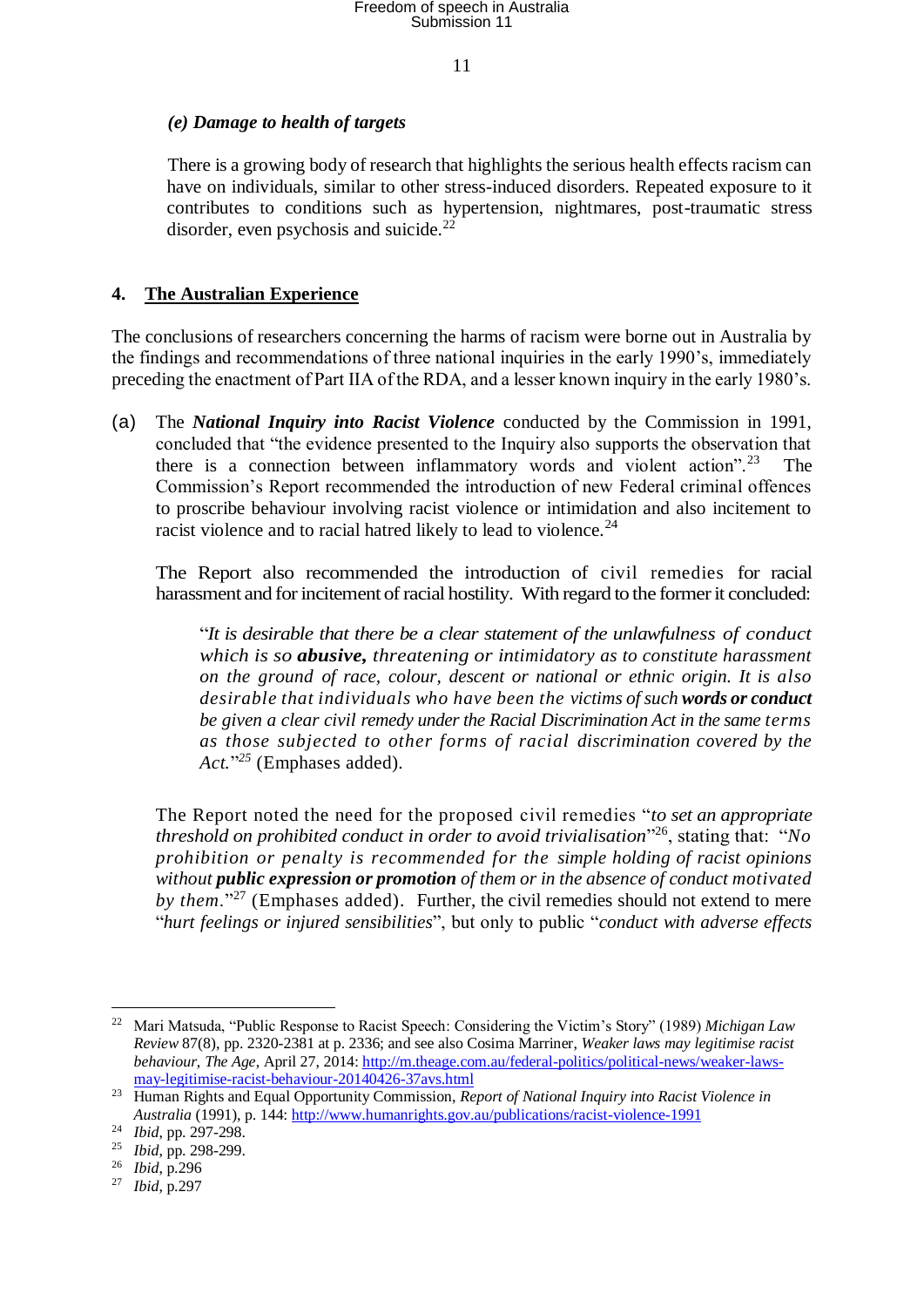12

*on the quality of life and well-being of individuals or groups who have been targeted because of their race*".<sup>28</sup>

(b) The *Royal Commission into Aboriginal Deaths in Custody* (1991) also concluded that there is a clear nexus between racist language and violence. The Royal Commission's Report concluded that expressions of racism are both a 'form of violence' and a promoter of subsequent violence against Aboriginal people.<sup>29</sup> The Report noted that even in the United States, where a guarantee of free speech is enshrined in the First Amendment to the American Constitution, an exception applies with respect to:

> *"insulting or fighting words, which by their very utterance inflict injury or tend to incite to immediate breach of the peace, these utterances have no essential value as a step to the truth. Any benefit that may be derived from them is clearly outweighed by the social interest in order and morality.*

> *Wilful purveyors of falsehood concerning racial and religious groups promote strife and tend powerfully to obstruct the manifold adjustments required for free ordered life in a metropolitan polyglot community.*" 30

The Royal Commission's Report recommended that governments that had not already done so should legislate to provide civil remedies to victims of racist behaviour and provide a conciliation mechanism for complaints, with exclusions for "*demonstrations against the behaviour of particular countries, publication or performance of works of* art and the serious and non-inflammatory discussion of issues of public policy".<sup>31</sup> It noted that legislation alone could not change people's attitudes and emphasised the important role of education, but also observed that education and legislation are not mutually exclusive. It emphasised that anti-racism legislation has an important educative role to play by dissuading people from performing racist acts and changing attitudes over time.<sup>32</sup>

(c) The Australian Law Reform Commission, in its *Multiculturalism and the Law* report (1992) concluded (with one dissenter) that prohibition of "racist abuse" is consistent with existing limits on freedom of expression, and that public expressions of racism are damaging to the whole community, not only minority groups, undermining the tolerance required for Australia to survive as a multicultural society.

> "*In a tolerant society people are entitled to be protected against serious attempts to undermine tolerance by stirring up hatred between groups. Laws prohibiting incitement of racist hatred and hostility protect the inherent dignity of the human person. In a multicultural society, values such as equality of status, tolerance of a wide variety of beliefs, respect for cultural and group identity and equal*

<sup>28</sup> *Ibid*, p. 299

<sup>&</sup>lt;sup>29</sup> Royal Commission into Aboriginal Deaths in Custody, National Report Volume 4 (1991), at 28.3.34: <http://www.austlii.edu.au/au/other/IndigLRes/rciadic/national/vol4/26.html>

<sup>30</sup> Unanimous decision of the US Supreme Court in *Chaplinsky v. New Hampshire*, 315 U.S. 568 (1942), *per* Justice Frank Murphy.

<sup>&</sup>lt;sup>31</sup> Royal Commission into Aboriginal Deaths in Custody, National Report Volume 4 (1991), at 28.3.49: <http://www.austlii.edu.au/au/other/IndigLRes/rciadic/national/vol4/26.html>

<sup>32</sup> *Ibid*, at 28.3.46 and 28.3.47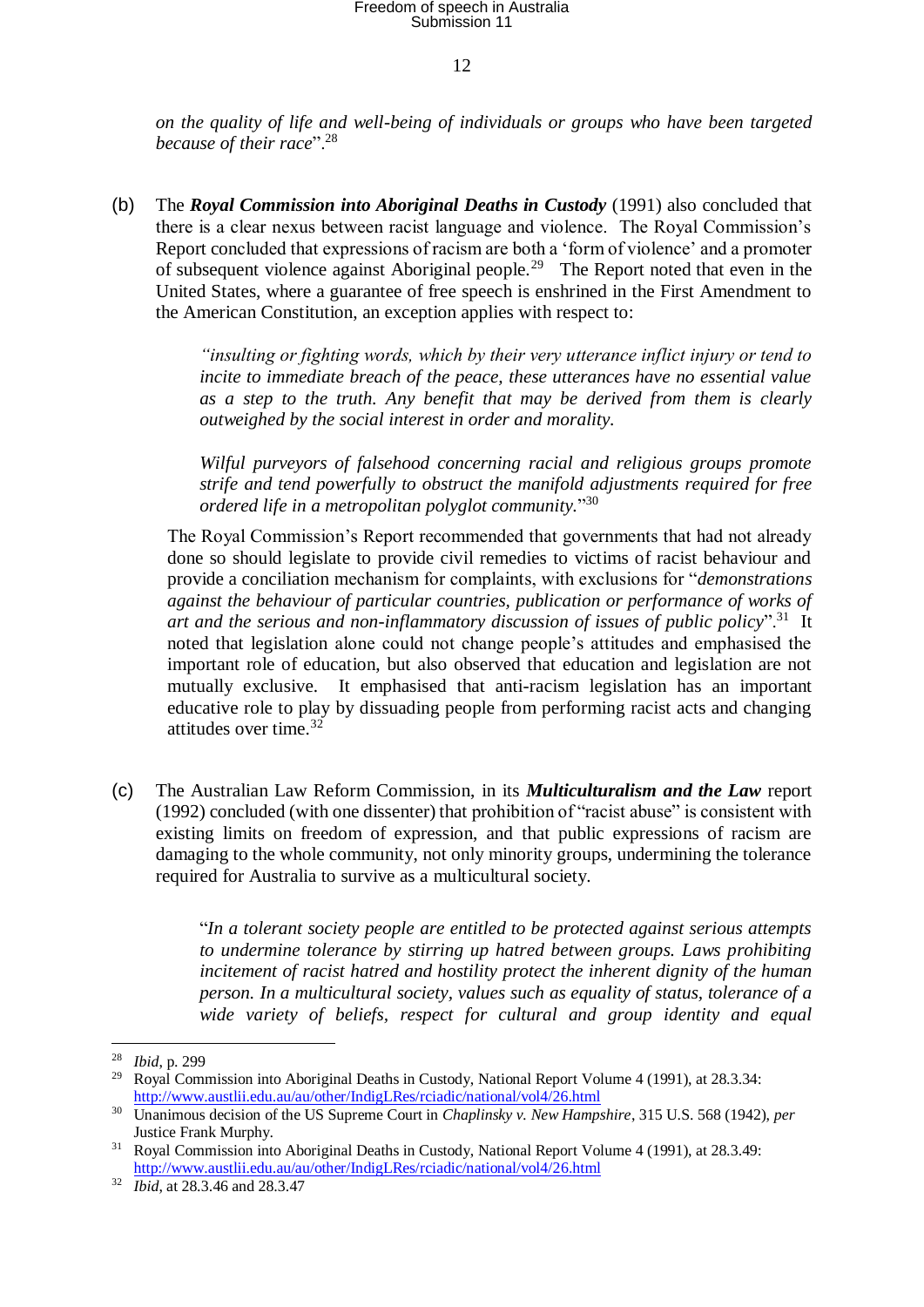13

*opportunity for everyone to participate in social processes must be respected and protected by the law. Laws prohibiting incitement to racist hatred and hostility indicate a commitment to tolerance, help prevent the harm caused by the spread of racism and foster harmonious social relations. Australia is a multicultural society. Its survival as a multicultural society demands that the communities that make up the Australian community can live in peace and harmony. Inciting hatred and hostility against sections of the community is an offence against the whole community and the whole community has an interest in ensuring that it does not happen.*" 33

All but one of the eight members of the Law Reform Commission thus recommended that the Federal government introduce civil remedies against incitement of racist hatred and hostility for targeted individuals and groups.<sup>34</sup> Six members concurred with the view expressed in the Report of the Royal Commission into Aboriginal Deaths in Custody, that "*conciliation, backed up by civil remedies when conciliation fails, is the more appropriate way to deal with it and opposes the creation of a criminal offence.*" 35

However, a minority of two of the members also favoured the introduction of a new criminal offence of incitement to racial hatred and hostility, reasoning that:

"*In many cases there may be only a fine line between stirring up hatred and hostility on the one hand and incitement to violence on the other. Where proof of intention to cause violence falls short, the existence of intent to cause hatred may be quite clear. To offer no more than conciliation in such cases would add to the trauma of the victim.*" 36

Drawing on the provisions of Article  $4(a)$  of the International Convention on the Elimination of All Forms of Racial Discrimination, to which Australia has been a State party since 1975, the precise offence which the two members recommended be introduced was:

"*A person must not publish, by any means, anything that is based on ideas or theories of superiority of any race or group of persons of one colour or ethnic origin over another, or promotes hatred or hostility between such races or groups, if the person intends that the publication will incite hatred or hostility towards an identifiable group and is likely to have that effect*."<sup>37</sup>

(d) In 1983, the Human Rights Commission (as it was then known), conducted an Inquiry chaired by Dame Roma Mitchell, into the possible need for amendments to the RDA to cover **incitement to racial hatred** and **racial defamation**. The Inquiry was prompted by the fact that: "*Even though it is widely known that racist statements are not* 

1

<sup>33</sup> Australian Law Reform Commission, *Multiculturalism and the Law, Report No 57* (1992), para 7.44: <http://www.austlii.edu.au/au/other/alrc/publications/reports/57/>

<sup>34</sup> *Ibid*, para 7.45

<sup>35</sup> *Ibid*, para 7.47

<sup>36</sup> *Ibid*, para 7.48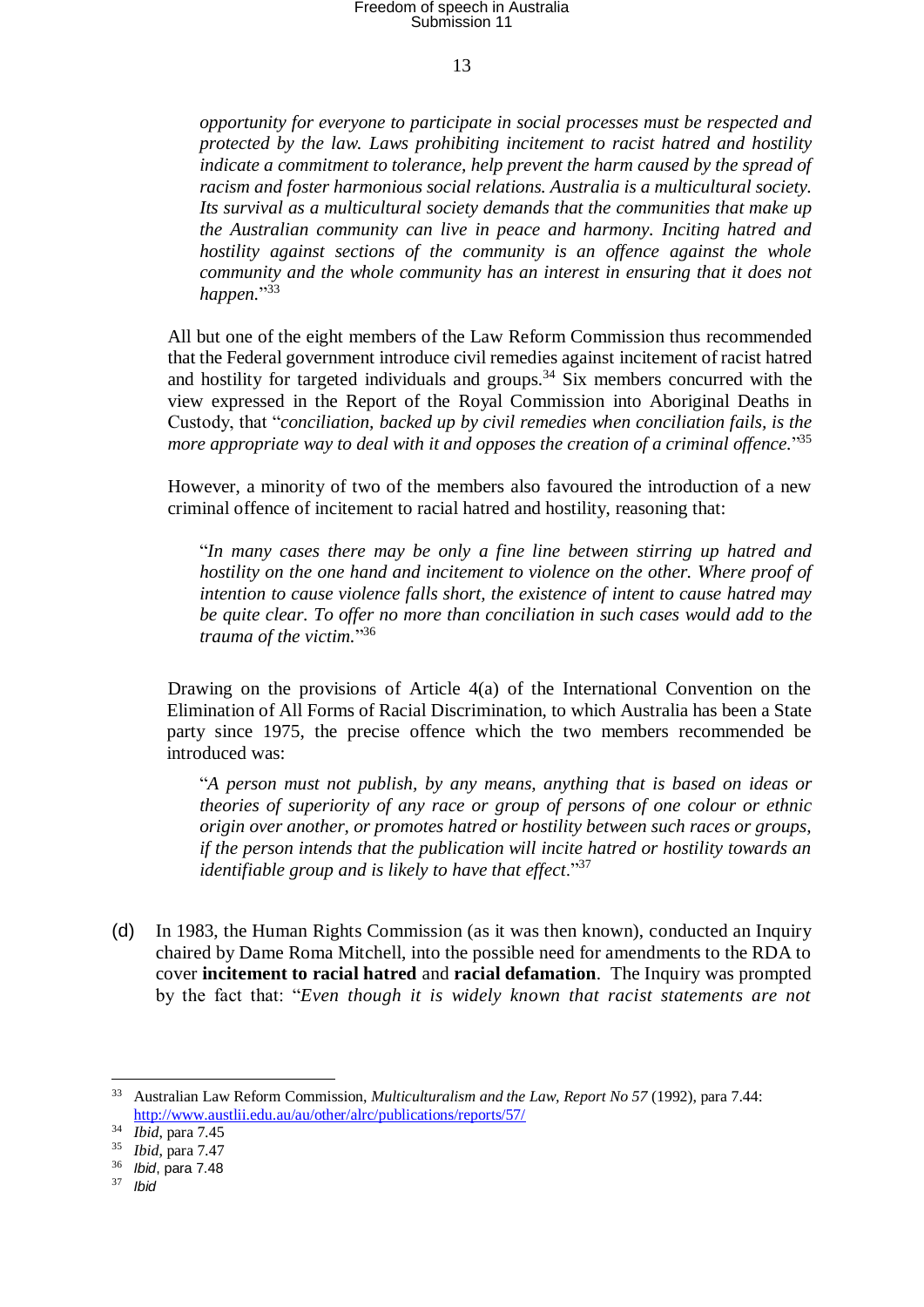14

*covered by the existing legislation, fully one-quarter of all complaints* [received by the Commission under the RDA] *concern racist statements*".<sup>38</sup>

**It is worth pausing here to note that even at a time when Australia had no antiracism laws at all, State or Federal, members of the public nonetheless directed a large volume of complaints about racist hate speech to the Commission, looking for a remedy. Nothing could better illustrate the need for anti-racism legislation, and the danger that would be posed to social peace and cohesion if such legislation did not exist.**

Whilst some of the complaints of racism were minor, others involved "*gross racist propaganda and powerful attacks on the equal opportunities of minority groups. In two cases where there had been prior complaints to the Commissioner, tension resulted in violence and the death of one of the protagonists*".<sup>39</sup>

Prior to the commencement of the Inquiry into possible remedies for racist statements/propaganda and racial defamation and the call for submissions, the Commission had publicly circulated four papers:

- *(a) Incitement to Racial Hatred: Issues and Analysis* (Occasional Paper No. 1) October 1982
- *(b) Incitement to Racial Hatred: The International Experience* (Occasional Paper No 2) October 1982
- *(c) Words that Wound: Proceedings of the Conference on Freedom of Expression and Racist Propaganda* (Occasional Paper No. 3) February 1983
- *(d) Proposed Amendments to the Racial Discrimination Act concerning Racial Defamation* (Discussion Paper No. 3) September 1983

The Report drew a distinction between recalcitrant racists and "*a much larger group of persons whose racism was unthinking or less deeply entrenched*", and concluded that complaints against the latter group were more appropriately dealt with by conciliation and, as a last resort, civil remedies.<sup>40</sup> This conclusion was in keeping with the Report's emphasis on the educative role of the law.

"*The simple fact that an act is known to be unlawful will dissuade most citizens from performing that act unless they have a strong economic or personal interest in so doing. Laws can also change attitudes over time and it is not necessarily the case that an overall attitudinal change has to precede a change in the law. Indeed often when the major proportion of the population accepts that a particular behaviour … is not acceptable, a law restraining the practice will then be highly effective in convincing the remainder of the population to conform to the new social standard.*" 41

<sup>38</sup> Human Rights Commission. Report No. 7. *Proposal For Amendments To The Racial Discrimination Act To Cover Incitement To Racial Hatred And Racial Defamation* (1983) p. 7: [https://www.humanrights.gov.au/sites/default/files/HRC\\_report7.doc](https://www.humanrights.gov.au/sites/default/files/HRC_report7.doc)

<sup>39</sup> *Ibid*

<sup>40</sup> *Ibid*, pp.12-13

<sup>41</sup> *Ibid*, p. 13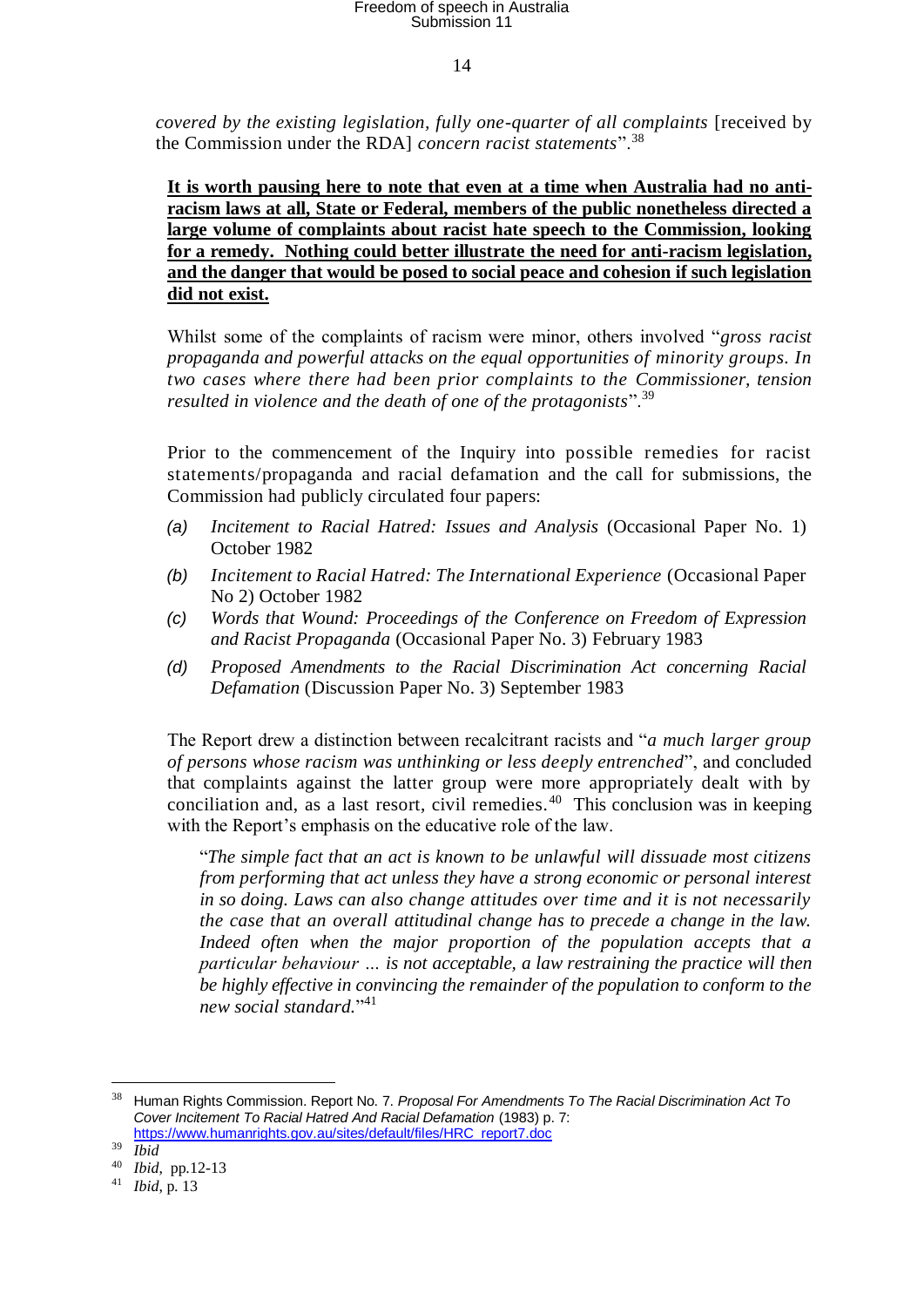15

Uniquely, the Inquiry's report explored the concept of **group defamation** based on race. It noted that in 1952, the US Supreme Court dismissed a challenge under the First Amendment to a State statute which made it unlawful '*to make or sell a publication exposing the citizens of any race, colour, creed or religion to contempt, derision, or obloquy, or which is productive of a breach of the peace or riots'*, because of its defamation of the group. The Supreme Court dismissed the challenge on a five to four vote, with the majority concluding that the First Amendment does not protect group libel any more than individual libel. $42$ 

Accordingly, in addition to recommending that the RDA be amended to include a civil prohibition against incitement to racial hatred, the Report recommended that a further civil prohibition be introduced "*to make it unlawful publicly to threaten, insult or abuse an individual or group, or hold that individual or group up to contempt or*  slander, by reason of race, colour, descent or national or ethnic origin.<sup>43</sup> The scope of this further prohibition was outlined as follows:

"*The second provision is intended to cover racial defamation: i.e. forms of racist statement which in effect defame a person by virtue of his or her membership of a*  racial group or defame the group itself. Statements which detract from the *humanity of people, often by means of unfavourable stereotypes, are as damaging when they slander groups as when the reputations of individuals are attacked. Examples would include 'no X has ever done an honest day's work'; or. 'Ys in this town are a mob of alcoholics with prison records'.*

*It should be noted that the unlawfulness of the actions covered by the provisions would depend upon the likely impact of the actions and not upon the intentions of the perpetrators. In this way, the Commission's proposals would fit within the civil concept of unlawfulness on which the Racial Discrimination Act is based rather than within the criminal law tradition.*" 44

#### **5. The Experience of the Australian Jewish Community**

The specific experience of the Jewish community in Australia has for the most part been a happy one, with far lower levels of antisemitism than have historically been experienced, and continue to be experienced, by Jewish communities in other parts of the world. Nevertheless, antisemitism persists in Australia. Acts of violence against people which are motivated by antisemitism are relatively rare in Australia but, as the ECAJ's Annual Antisemitism Reports have demonstrated, expressions of antisemitism do occur and have grown in frequency.

In the 12 month period ending 30 September 2016, 210 antisemitic incidents were reported to Jewish communal organisations, a 10% increase over the previous year. These incidents included physical assaults, abuse and harassment, vandalism and graffiti, hate and threats communicated directly by email, letters, telephone calls, and leaflets.

<sup>42</sup> *Beauharnais v. Illinois*, 343 U.S. 250 (1952).

<sup>43</sup> Human Rights Commission. Report No. 7. *Proposal For Amendments To The Racial Discrimination Act To Cover Incitement To Racial Hatred And Racial Defamation* (1983) p. 14:

<sup>44</sup> *Ibid*, p.15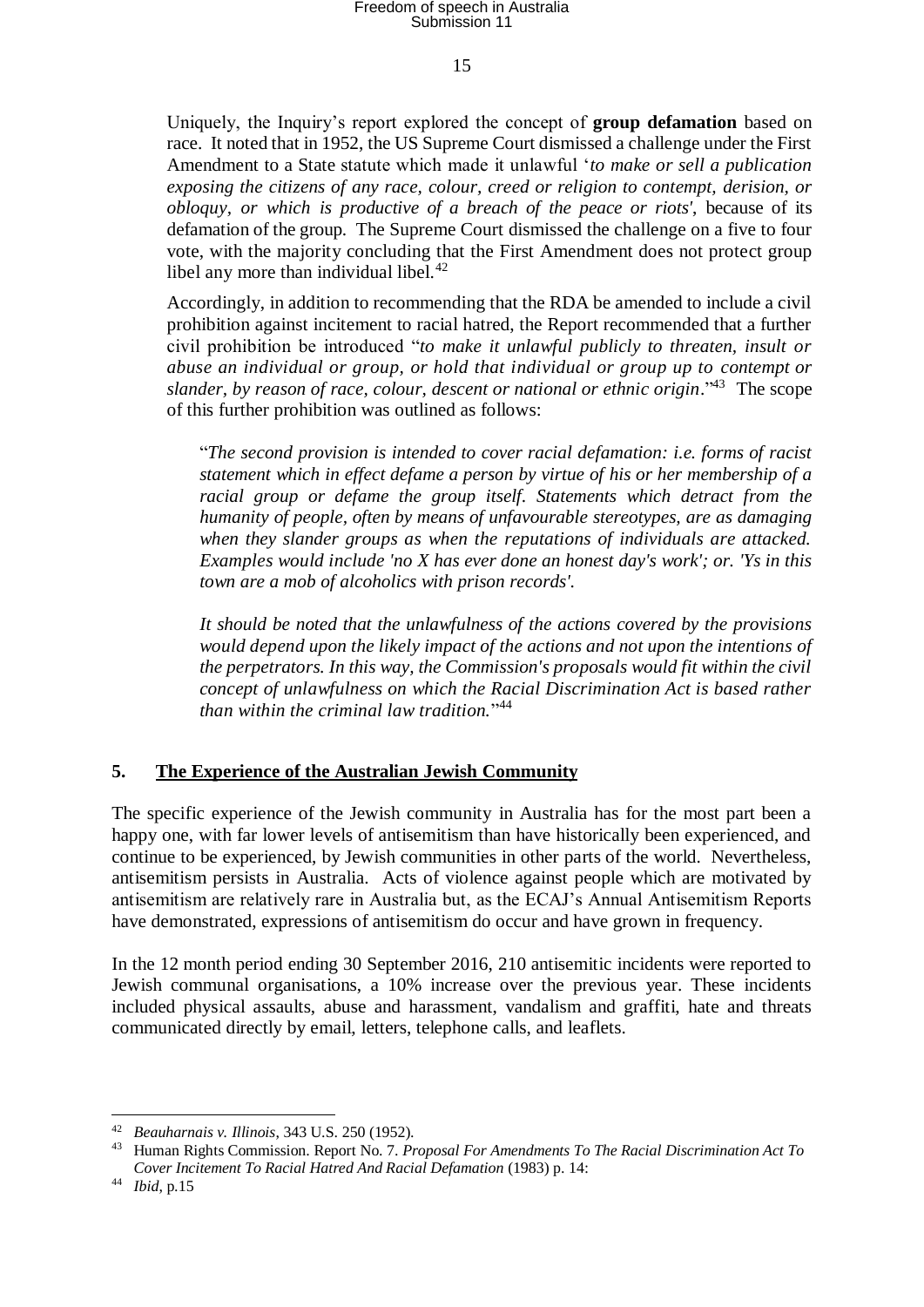#### 16

Both the 1983 Human Rights Commission Inquiry into the possible need for amendments to the RDA to cover incitement to racial hatred and racial defamation and the 1991 National Inquiry into Racist Violence, contained sections analysing the data then available on the incidence of antisemitism in Australia. The most serious outbreaks of antisemitic violence occurred in 1982, when bombs detonated in the Hakoah Club and the Israeli Consulate in Sydney and during the 1991 Gulf War, when there were arson attacks against Jewish kindergartens in Sydney and Melbourne and against three synagogues in Sydney. Fortunately there were no injuries. However, no-one has been prosecuted for these crimes.

Since the early 1990's, three major changes have somewhat altered the pattern of antisemitic behavior in Australia, viz:

- (i) the advent of the internet including social media;
- (ii) the growing convergence between the extremes of the political left and right in embracing antisemitic tropes and themes<sup>45</sup> and
- (iii) the introduction of Part IIA of the RDA.

The first two changes have produced a burgeoning of public expressions of antisemitism and other forms of racism online<sup> $46$ </sup> and the third has provided the Jewish community with a valuable counter-measure.

Synagogues, Jewish schools and other communal Jewish buildings continue to require armed guards and other security facilities as a precaution against antisemitic threats of widely varying severity from sources based locally and overseas.

Acts of violence begin with words. Part IIA of the RDA has provided all Australians, including our community, with an avenue of redress and vindication against both local and imported strains of racism. For our community, this has mostly been by way of direct negotiations with publishers of antisemitic content. The fact that publishers are aware that there is "a law against racist hate speech" and that most publishers do not identify, or wish to be identified, as racists is sufficient in most cases to resolve a potential complaint. Only if negotiations fail is the incident escalated into a formal complaint with the Commission. It has been even rarer for our organisation to proceed to litigation under Part IIA of the RDA, but when we have done so we have usually been successful.

The cases brought by the ECAJ of *Jones v Scully<sup>47</sup>* and *Jones v Toben<sup>48</sup>* were landmark cases which established the unlawfulness, under Part IIA of the RDA, of gross forms of antisemitic discourse, including Holocaust denial. Both of these cases were fought over a period of approximately 10 years at a great cost in time and money, thus demonstrating that the current legislation is not at all weighted in favour of complainants as some have alleged. The benchmarks established by these cases would have to be re-established with fresh litigation by the ECAJ if section 18C were to be amended by the removal of "offend" and "insult".

The ECAJ has successfully resolved many more cases at conciliation or by direct negotiations with publishers. A complaint under Part IIA of the RDA which was brought to the Commission by our organisation against Facebook in 2012, went to compulsory conciliation.

1

<sup>45</sup> Julie Nathan, *We're not racist, we just hate Jews*, 4 July 2012[: http://www.jpost.com/Opinion/Op-](http://www.jpost.com/Opinion/Op-EdContributors/Article.aspx?id=276273)[EdContributors/Article.aspx?id=276273;](http://www.jpost.com/Opinion/Op-EdContributors/Article.aspx?id=276273) and *Antisemitism in left-wing online media*, 3 October 2012: <http://www.jpost.com/Opinion/Columnists/Article.aspx?id=286494>

<sup>46</sup> Peter Wertheim, *We can tame the cyber racism beast*, 18 November 2010: [http://www.smh.com.au/federal](http://www.smh.com.au/federal-politics/political-opinion/we-can-tame-the-cyber-racism-beast-20101118-17yxu.html)[politics/political-opinion/we-can-tame-the-cyber-racism-beast-20101118-17yxu.html](http://www.smh.com.au/federal-politics/political-opinion/we-can-tame-the-cyber-racism-beast-20101118-17yxu.html)

<sup>47</sup> [2002] FCA 1080

<sup>48</sup> [2002] FCA 1150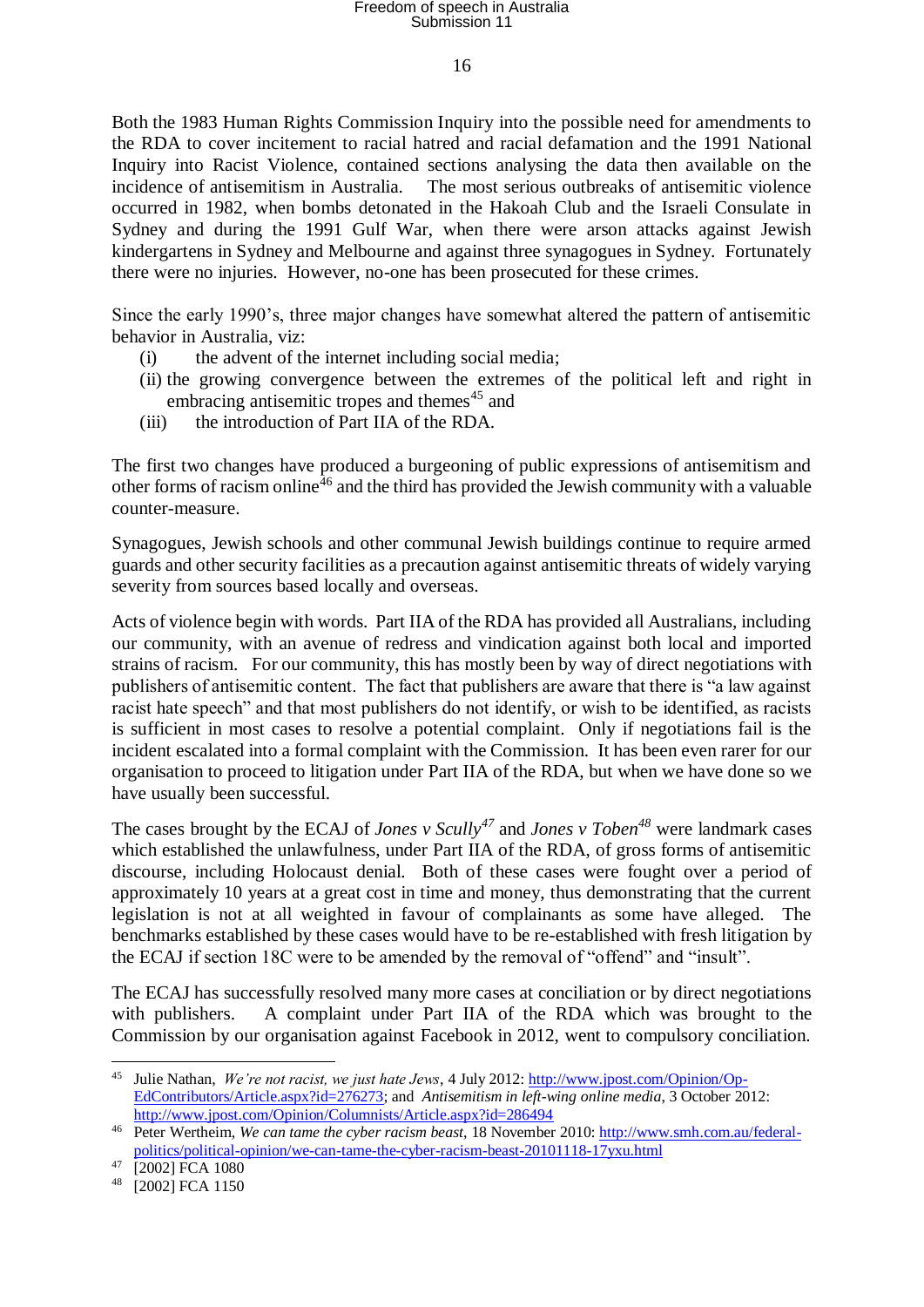17

The complaint was made only after online complaints from Facebook users had not been responded to. Facebook ultimately removed or made inaccessible hundreds of crudely antisemitic racist images and comments that had appeared on 51 Facebook pages. In the US, efforts by Jewish organisations to have Facebook take similar action failed.<sup>49</sup>

Both redress and public vindication have been important to the ECAJ as a means of providing people in the Jewish community with reassurance about the essential fairness, tolerance and civility of Australian society and thus of preventing or counteracting the harms that public expressions of antisemitism would otherwise cause them. Also, by informing those who may have been influenced by racist content that has been removed, a successful outcome to a complaint can help to negate the dissemination of racial prejudice. Nevertheless, the ECAJ treats the option of making a complaint under Part IIA as a last resort. We also recognise that the principle means of counteracting racism in the long term is through public and school education. We consider legal and educative tools to be mutually complementary, not mutually exclusive.

#### **6. Australia's International Obligations**

The recommendations made by the national inquiries are in accordance with Australia's obligations under international treaties. Any substantive weakening of the protections in Part IIA of the RDA would make Australia substantially less compliant with those obligations, and with the commitment given by Australia in the final sentence of its reservation to Article 4a of the International Convention for the Elimination of all Forms of Racial Discrimination  $(CERD).$ <sup>50</sup>

CERD was the instrument by which an internationally agreed legal framework for redressing racial discrimination, including the promotion of racial hatred, was first created. On 13 October 1966 Australia became one of the first countries to sign CERD, but it was not until 30 September 1975 that Australia ratified CERD and became legally bound by its provisions. At present, 177 of the world's 193 States are parties to CERD. The RDA was enacted in 1975 in pursuance of Australia's obligations under CERD and the whole of CERD is a schedule to the RDA.

A key provision of CERD is Article 4, paragraph (a) of which requires States parties to make "*all dissemination of ideas based on racial superiority or hatred*" a criminal offence:

"*States Parties condemn all propaganda and all organisations which are based on ideas or theories of superiority of one race or group of persons of one colour or ethnic origin, or which attempt to justify or promote racial hatred and discrimination in any form, and undertake to adopt immediate and positive measures designed to eradicate all incitement to, or acts of, such discrimination and, to this end, with due regard to the principles embodied in the universal declaration of human rights…*

*a) Shall declare an offense punishable by law all dissemination of ideas based on racial superiority or hatred…"*

<sup>1</sup> <sup>49</sup> See [http://www.israelhayom.com/site/newsletter\\_opinion.php?id=7823](http://www.israelhayom.com/site/newsletter_opinion.php?id=7823)

<sup>50</sup> 660 United Nations Treaty Series 195 (entered into force Jan. 4, 1969)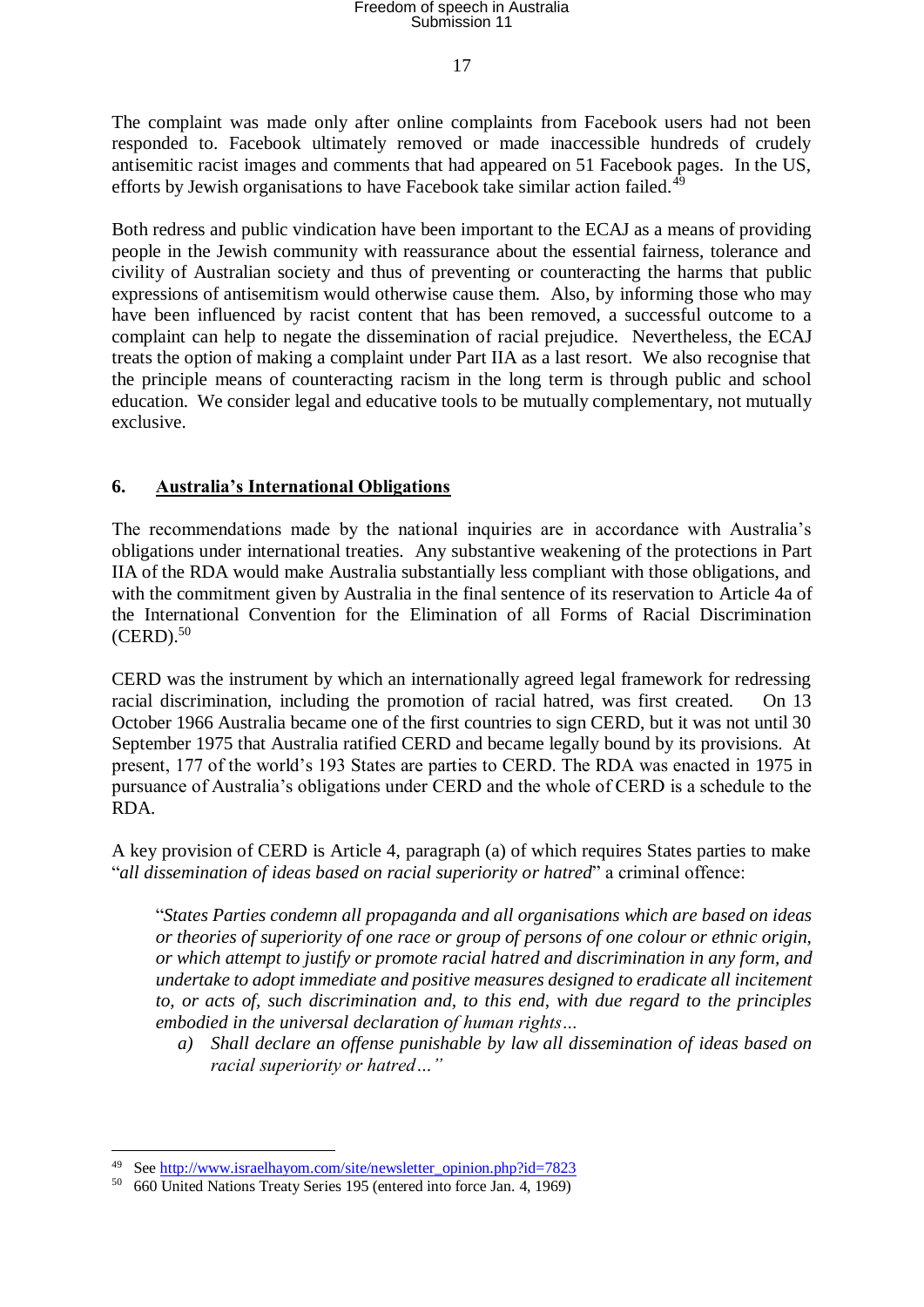18

The CERD, in common with other aspects of international human rights law and humanitarian law, draws its lessons from the cataclysmic events of the 1930's and 1940's and is aimed at eliminating anything resembling a recrudescence of Nazi ideology or practice. Nevertheless, the treaty is in generic terms. It is aimed at eliminating *all* forms of racial discrimination *and racial prejudice*, and seeks to prohibit the dissemination of *any* "ideas based on racial superiority *or hatred*". (Emphases added).

The rationale for the conclusion of CERD in the 1960's is admirably summarised in the following passage:

"*By this time in the twentieth century, the nations of the world had experienced a century stained by, amongst other catastrophes, racial slaughter, pogroms, forced removal and relocations of whole peoples, religious and ethnic genocide, and were undergoing the trauma involved in the break-up and disintegration of colonial empires and national and regional political structures based on racial characteristics. The unexpected recrudescence, in the winter of 1959-60, of some of the most recent and horrific manifestations of racist behaviour enlivened the world community to act swiftly and (with an inevitable degree of variation in political perspective) unanimously, to take steps towards the elimination of the perceived evil. The perceived evil was all forms of racial discrimination and racial prejudice, the manifestation of which had been, in recent generations, at times horrifically violent and strident, at times overt, and at times less overt and less brutal, but nevertheless insidiously pervasive. In any form, it was recognised, by all nations in the international community, to strike at the dignity and equality of all human beings.*" 51

At the time of ratifying the convention in 1975, Australia reserved its position in relation to Article 4(a), stating that "*Australia is not at present in a position specifically to treat as offences all the matters covered by Article 4(a) of the Convention. Acts of the kind there mentioned are punishable only to the extent provided by the existing criminal law dealing with such matters as the maintenance of public order, public mischief, assault, riot, criminal libel, conspiracy and attempts. It is the intention of the Australian government, at the first suitable moment, to seek from parliament legislation specifically implementing the terms of Article 4(a).*" 52

Australia has never enacted a Federal criminal offence or offences in terms of Article 4(a) and the reservation remains in place. The UN's Committee on the Elimination of Racial Discrimination does not consider the enactment of the civil prohibitions in Part IIA of the RDA, to constitute compliance with Article  $4(a)$  (and the commitment given in the final sentence of the reservation) and has called on Australia to withdraw its reservation.<sup>53</sup>

The other relevant international instrument bearing on Australia's obligations to combat racism, is the International Covenant on Civil and Political Rights  $(ICCPR)$ ,<sup>54</sup> which entered into force for Australia on 13 November 1980. The ICCPR highlights the interaction between freedom of expression and freedom from expressions of racism. Article 19 affirms that "*[e]veryone shall have the right to freedom of expression; this right shall include freedom to* 

<sup>51</sup> *Toben v Jones* [2003] FCAFC 137 (27 June 2003) at [98] *per* Allsop J

<sup>52</sup> [https://treaties.un.org/Pages/ViewDetails.aspx?src=TREATY&mtdsg\\_no=IV-](https://treaties.un.org/Pages/ViewDetails.aspx?src=TREATY&mtdsg_no=IV-2&chapter=4&lang=en)[2&chapter=4&lang=en](https://treaties.un.org/Pages/ViewDetails.aspx?src=TREATY&mtdsg_no=IV-2&chapter=4&lang=en) (viewed 28 April 2014)

<sup>53</sup> CERD/C/AUS/CO/15-17, 27 August 2010, para [17]

<sup>54</sup> 999 *United Nations Treaty Series* 171 (entered into force 23 March 1976)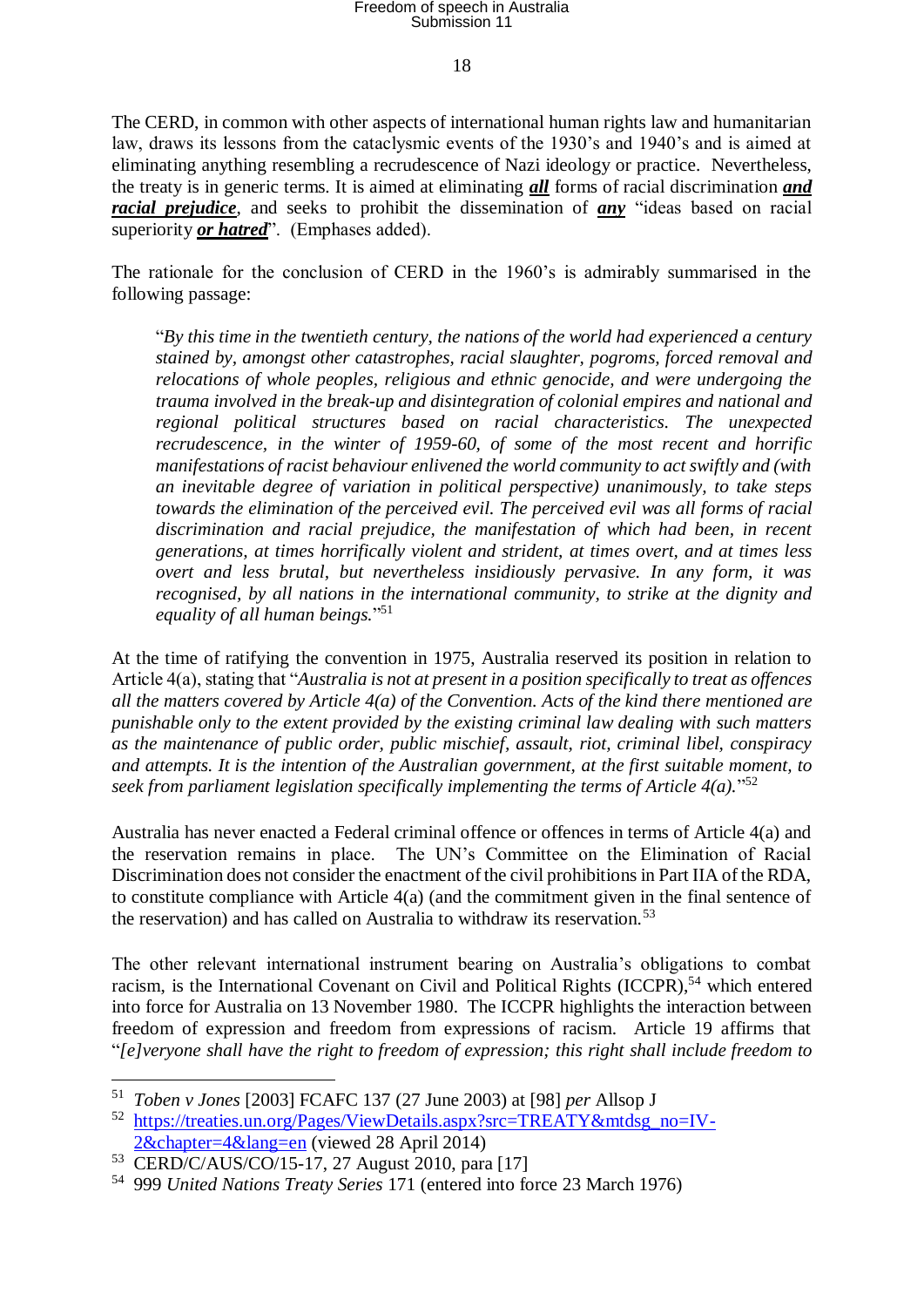19

*seek, receive and impart information and ideas of all kinds.*" Article 19 also recognizes that freedom of expression is not absolute: it "*carries with it special duties and responsibilities*" and "*may therefore be subject to certain restrictions*" as are provided by law and are necessary for "*respect of the rights or reputations of others*" or "*the protection of national security or of public order*". One of the exceptions is enshrined in Article 20, which states that, "*[a]ny advocacy of national, racial or religious hatred that constitutes incitement to discrimination, hostility or violence shall be prohibited by law*".

### **7. Public Policy Underlying Part IIA of the RDA**

The conclusions of the three national inquiries, referred to in Section 4(a), (b) and (c) of Part 1 of this Submission, as to the existence of a causal nexus between racist hate speech and racist violence, and Australia's international obligations under CERD, were invoked in the second reading speech introducing the Racial Hatred Bill 1994 (Cth), the civil remedy provisions of which were ultimately enacted in 1995 as Part IIA of the RDA.

In addition to the civil remedy provisions, the Racial Hatred Bill included provisions to introduce new criminal offences of incitement to racial hatred, which were rejected in the Senate and not proceeded with. The Bill also reflected the input of public comment on an earlier draft in 1992.

In speaking to the civil prohibitions in the course of the Second Reading speech, the then Attorney-General stated that their basic purpose was to fill the gaps in protections against the harms of racisthate speech identified in the three national inquiries.<sup>55</sup> Referring to the nexus that these inquiries had found to exist between racist hate speech and racially-motivated violence, the Attorney-General compared the harms of racist hate speech to those dealt with by other areas of the law:

"*Laws dealing with defamation, copyright, obscenity, incitement, official secrecy, contempt of court and parliament, censorship and consumer protection all qualify what can be expressed. These laws recognise the need to legislate where words can cause serious economic damage, prejudice a fair trial or unfairly damage a person's reputation. In this bill, free speech has been balanced against the rights of Australians to live free of fear and racial harassment. Surely the promotion of racial hatred and its inevitable link to violence is as damaging to our community as issuing a misleading prospectus, or breaching the Trade Practices Act.* <sup>56</sup> (Emphasis added).

The Bill was intended to provide a safety net for racial harmony in Australia and send a clear warning to those who might attack the principle of tolerance.

The Attorney-General was at pains to emphasise that the Bill's provisions, and those of the RDA as a whole, "*do not seek to eliminate racist attitudes, for a law cannot change what people think*". The target is behaviour and the harms caused by that behaviour.<sup>57</sup>

1

<sup>55</sup> Commonwealth of Australia, Parliamentary Debates, House of Representatives, Tuesday 15 November 1994, pp 3336-3337, (The Hon Michael Lavarch MP, Attorney-General): [http://parlinfo.aph.gov.au/parlInfo/download/chamber/hansardr/1994-11-15/toc\\_pdf/H%201994-11-](http://parlinfo.aph.gov.au/parlInfo/download/chamber/hansardr/1994-11-15/toc_pdf/H%201994-11-15.pdf;fileType=application%2Fpdf#search=%221990s%201994%22) [15.pdf;fileType=application%2Fpdf#search=%221990s%201994%22](http://parlinfo.aph.gov.au/parlInfo/download/chamber/hansardr/1994-11-15/toc_pdf/H%201994-11-15.pdf;fileType=application%2Fpdf#search=%221990s%201994%22)

<sup>56</sup> *Ibid*, 3337

<sup>57</sup> *Ibid*, 3336.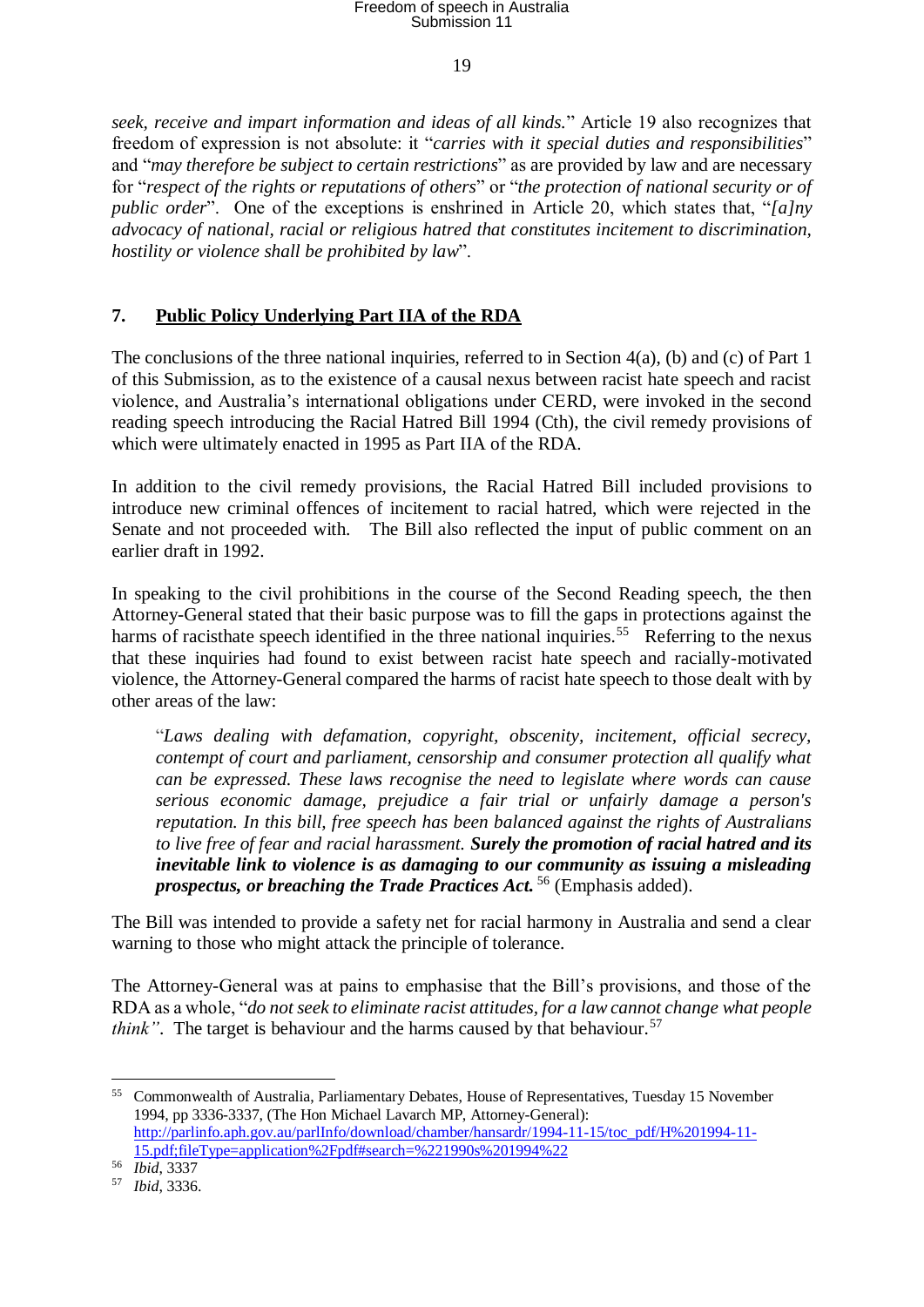20

As to the role of education and legislation as tools for countering racism, the Attorney-General said:

"*Racism should be responded to by education and by confronting the expression of racist ideas. But legislation is not mutually exclusive of these responses. It is not a choice between legislation or education. Rather, it is, in the government's view, a case of using both.* 

*There is no doubt that the Racial Discrimination Act has been a powerful influence on the rejection of racist attitudes over the past two decades. It has forced many people to confront racist views and have them debunked*."<sup>58</sup>

Rejecting the proposition that the legislation would limit free expression, the Attorney-General argued:

"*The bill places no new limits on genuine public debate. Australians must be free to speak their minds, to criticise actions and policies of others and to share a joke. The bill does not prohibit people from expressing ideas or having beliefs, no matter how unpopular the views may be to many other people. The law has no application to private conversations. Nothing which is said or done reasonably and in good faith in the course of any statement, publication, discussion or debate made or held for an academic, artistic or scientific purpose or any other purpose in the public interest will be prohibited by the law.*" 59

It was noted that the specific terms of the civil prohibition – "*reasonably likely, in all the circumstances, to offend, insult, humiliate or intimidate a person or group because of their race*" – differ from the equivalent provisions in State jurisdictions, which require proof of "incitement" of others to hatred on the grounds of race. The Bill's approach was preferred over the State models because it:

- was said to represent "*the sum of experiences in these jurisdictions*" <sup>60</sup> which had revealed deficiencies in the State legislation; and
- "*is the same as that used to establish sexual harassment in the Sex Discrimination Act. The commission is familiar with the scope of such language and has applied it in a way that deals with serious incidents only*" 61 .

Nevertheless, the Attorney-General emphasised that the Part IIA of the RDA:

 "*requires an objective test to be applied … so that community standards to behaviour rather than the subjective views of the complainant are taken into account.*" 62

### **8. Case Law Under Part IIA of the RDA**

The case law has borne out the claims that were made in the Second Reading speech about the way Part IIA would operate, and have demonstrated that criticisms of its provisions were, and continue to be, based on a mis-characterisation of their legal effect. In particular:

<sup>58</sup> *Ibid*, 3337

<sup>59</sup> *Ibid*.

<sup>60</sup> *Ibid*, 3341

<sup>61</sup> *Ibid.*

<sup>62</sup> *Ibid.*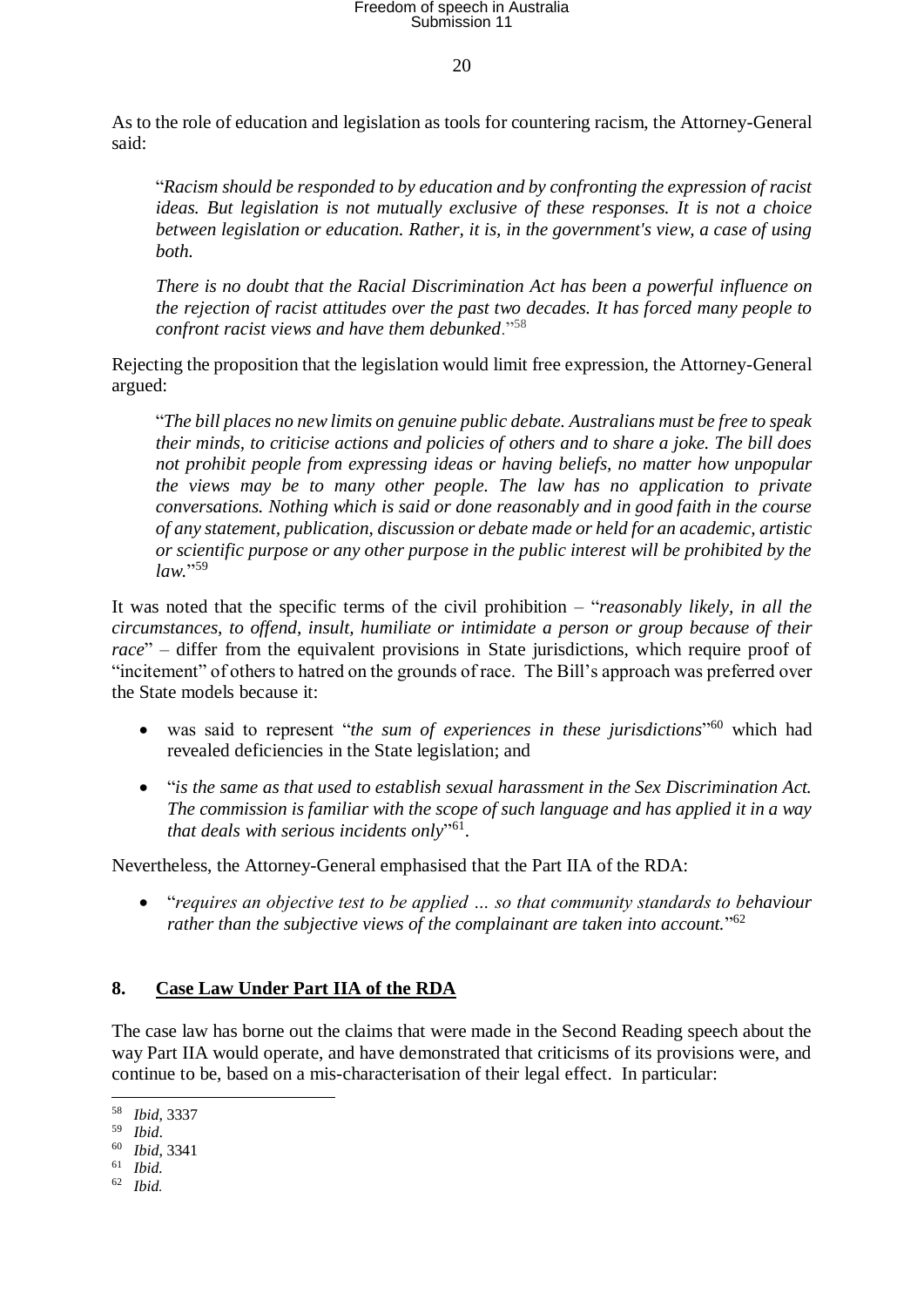21

- Section 18C does not enforce the subjective, and possibly capricious, perspectives of complainants about perceived harm. Not a single judgment has interpreted the section in that way. To the contrary, the courts have consistently held that the question of whether a publication is "reasonably likely" in all the circumstances to offend, insult, humiliate or intimidate because of race is to be decided by the court according to an objective test, and not according to the subjective perceptions of the complainant or witnesses. It is not necessary for a complainant to adduce evidence that anyone has in fact been offended, insulted, humiliated or intimidated. Such evidence, if led, is admissible but not determinative. The Court must make an objective assessment of the position itself, so that community standards of behaviour rather than the subjective views of the complainant are the decisive consideration.<sup>63</sup>
- Claims that the words "offend" and "insult" are excessively broad and vague and prohibit too wide a range of expressions<sup> $64$ </sup>, have not been borne out by the case law. Section 18C(1)(b) itself provides that the alleged contravention must have occurred "*because of the race, colour or national or ethnic origin*" of the complainant. The section does not apply if the alleged offence, insult, humiliation or intimidation arises because a publication deals with a particular subject matter, even if that subject matter is racially-related and controversial, Accordingly, no topic, or side of the argument on any topic, is placed "off-limits" for discussion in any context. No case under Part IIA has been decided against a respondent simply because of the subject matter dealt with, or solely because the thesis presented has reflected negatively on a group of people because of their race.<sup>65</sup>

Although the judgment of Bromberg J in *Eatock v Bolt* [2011] FCA 1103, has been the focus of much of the criticisms of Part IIA of the RDA, it too confirmed expressly that the contravention of section 18C that was found to have occurred was not due to the subject matter of the respondents' publications:

"*nothing in the orders I make should suggest that it is unlawful for a publication to deal with racial identification, including by challenging the genuineness of the identification of a group of people. I have not found Mr Bolt and the Herald & Weekly Times to have contravened section 18C, simply because the newspaper articles dealt with subject matter of that kind. I have found a contravention of the Racial Discrimination Act because of the manner in which that subject matter was dealt with.*" <sup>66</sup> (Emphases added).

The "manner" to which the court referred included the finding that the publications in question "*contained errors of fact, distortions of the truth and inflammatory and provocative language*".<sup>67</sup> The findings of the court concerning the publications'

<sup>63</sup> *Hagan v Trustees of the Toowoomba Sports Ground Trust* [2000] FCA 1615 at [15]; *Creek v Cairns Post Pty Ltd* [2001] FCA 1007 at [12]*; Jones v Scully* [2002] FCA 1080 at [98]-[101].

<sup>64</sup> See, for example, Commonwealth of Australia, Parliamentary Debates, House of Representatives, Tuesday 15 November 1994, p 3347 (The Hon Philip Ruddock)

<sup>65</sup> See, for example, *Walsh v Hanson* (2000) HREOCA 8 (2 March 2000) concerning a complaint against Australian politician, Pauline Hanson, who co-wrote a book contending that Aboriginal people were getting welfare payments undeservedly for which other Australians were not eligible. Regardless of factual and methodological flaws in the book, Ms Hanson was found to have a complete defence under section 18D and the complaint was dismissed.

<sup>66</sup> *Eatock v Bolt* [2011] FCA 1103, Summary of Judgment, para [30].

<sup>67</sup> *Ibid*, para [23].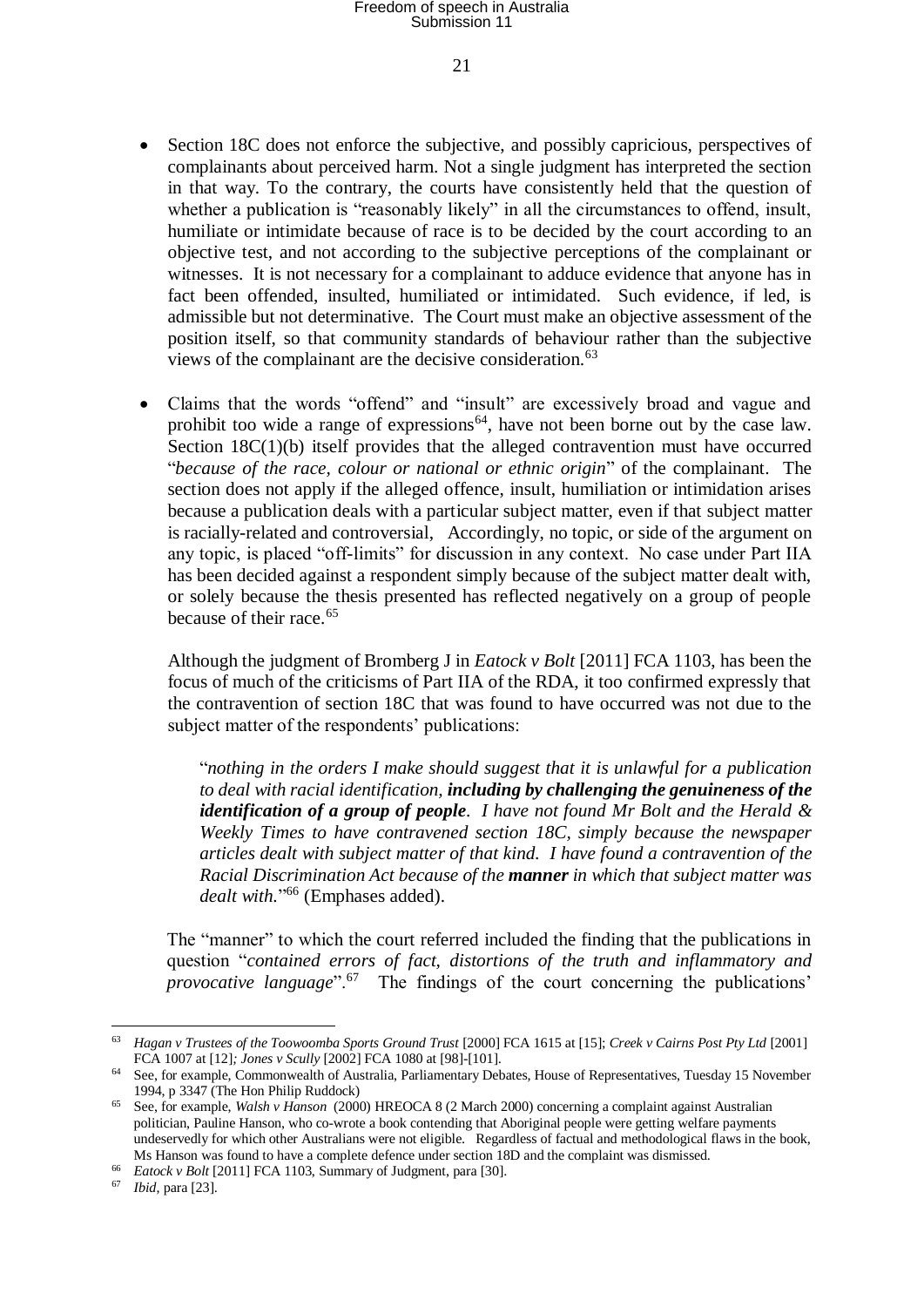22

"*deficiencies in truth*" precluded the respondents from establishing that the 'fair comment' exception in section  $18D(c)(ii)$  applied,<sup>68</sup> but did not necessarily rule out the application of other exceptions in section 18D.

What was ultimately decisive was the finding against the respondents of a lack of good faith, good faith being a threshold requirement for any of the exceptions in section 18D to apply.<sup>69</sup> The finding of a lack of good faith was in turn based on a combination of findings as to "*the lack of care and diligence*" involved in the "*untruthful facts and the distortion of the truth*" which the court found had occurred, and as to "*the derisive tone, the provocative and inflammatory language and the inclusion of gratuitous asides*".<sup>70</sup>

In the course of ordinary political debate a combination of "errors of fact, distortions of the truth and inflammatory and provocative language" would be unremarkable, and would of course not require legislative intervention. However, to suggest that the situation is no different when the errors of fact, distortions of the truth and inflammatory and provocative language are based on race flies in the face of the findings made by the three national inquiries previously referred to. These findings established a nexus between inflammatory words based on race and acts of violence. If those who are the targets of errors of fact, distortions of the truth and inflammatory and provocative language on the basis of their race cannot have their voices heard and do not have some possibility of legal redress, using their own resources, violence will tend to occur – perpetrated by one side or the other – and has in fact occurred on several notorious occasions. That is why sections 18C and 18D treat debate about race differently – and rightly so in our view, albeit only to the minimum extent necessary.

- As already noted, the case law has also demonstrated the falsity of claims that the words "offend" and "insult" provide a remedy for mere hurt feelings and trivial slights. The prohibition in s.18C has been found by the courts to be limited to those circumstances in which the offence, insult, humiliation or intimidation has "*profound and serious*  effects, not to be likened to mere slights".<sup>71</sup> This means that section 18C of the RDA has been interpreted by the courts as applying only to authentic harms as outlined in Section 3 of this submission. Any concerns in that regard could be readily overcome by the courts' interpretation being codified in the RDA.
- Legal challenges to the validity of the provisions of Part IIA of the RDA as an exercise of the external affairs power conferred by  $s$  51(xxix) of the Constitution have been unsuccessful. The fact that Part IIA provides for civil remedies only, rather than the criminal sanctions called for by the treaty on which it is based (Article  $4(a)$ ) of CERD), and does not deal with "racial hatred" in express terms as referred to in CERD, has been found not to render Part IIA deficient in implementing that treaty. In *Toben v Jones* in 2003, the Full Court of the Federal Court held that "*it is clearly consistent with the provisions of CERD and the ICCPR that a State Party should legislate to "nip in the bud" the doing of offensive, insulting, humiliating or intimidating public acts which are done because of race, colour or national or ethnic origin before such acts can grow*  into incitement or promotion of racial hatred or discrimination".<sup>72</sup> The law need not

1

<sup>68</sup> *Ibid*, Reasons for Judgment, paras [384]-[386]

<sup>69</sup> *Ibid*, para [425].

<sup>70</sup> *Ibid*.

<sup>71</sup> *Creek v Cairns Post Pty Ltd* [2001] FCA 1007 at [16] *per* Kieffel, J.

<sup>72</sup> *Toben v Jones* [2003] FCAFC 137 (27 June 2003) at [19]-[20] *per* Carr J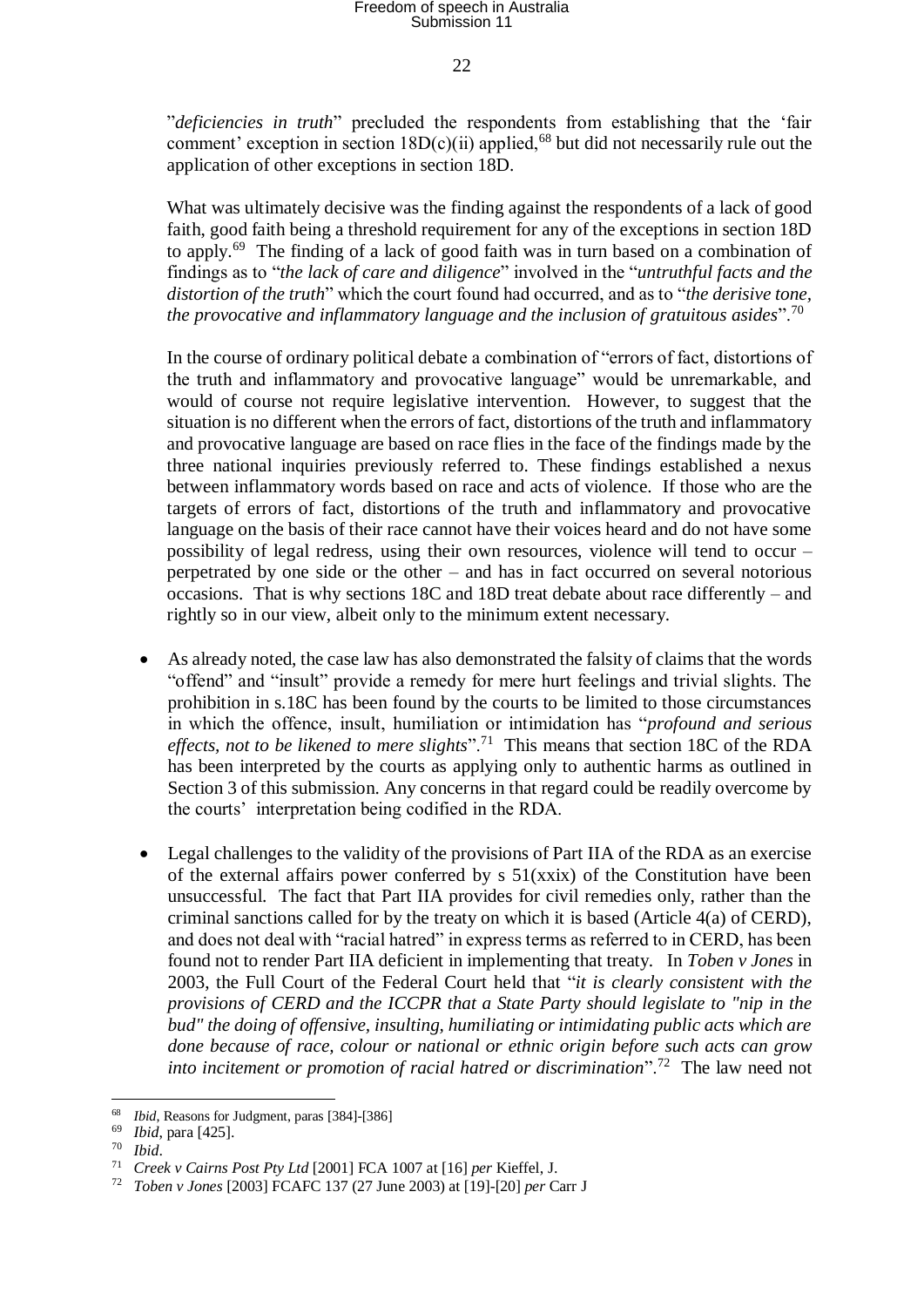23

be a full and complete implementation of the treaty, nor does the need to implement obligations under the treaty, provide the outer limit of Parliament's legislative power.<sup>73</sup>

It is notable that the Commonwealth - which was then under a Coalition government headed by Prime Minister John Howard – intervened in *Toben v Jones* to defend the validity of Part IIA of the RDA and specifically the use of the words "offend, insult, humiliate and intimidate" in section 18C. The Commonwealth argued "*that acts done in public which are objectively likely to offend, insult, humiliate or intimidate and which are done because of race, colour or national or ethnic origin are likely to incite other persons to racial hatred or discrimination or to constitute acts of racial hatred or*  discrimination", and the court accepted that submission.<sup>74</sup> We respectfully urge the current Coalition government to adopt the same approach.

- Part IIA has also been found to be consistent with the implied constitutional freedom of communication about government and political matters, having regard to the exceptions from unlawful conduct contained in Section 18D of anything that is said or done 'reasonably and in good faith' which falls within the criteria set out in subsections (a)-(c). The Federal Court has found that "*those exemptions provide an appropriate balance between the legitimate end of eliminating racial discrimination and the requirement of freedom of communication about government and political matters required by the Constitution*."<sup>75</sup>
- The courts have interpreted Part IIA in accordance with the public policy purposes outlined in the Second Reading speech which introduced it.<sup>76</sup>

#### **9. The ineffectiveness of the Criminal Code prohibitions against incitement of violence based on race**

Although it is not strictly within the Terms of Reference of this Inquiry, the ineffectiveness of criminal provisions which are intended to address racially inflammatory speech provides relevant context, in our view, to the need for strong and effective civil remedies.

Sections 80.2A and 80.2B of the *Criminal Code* create offences of urging of violence against groups or members of groups on the basis of race (among other factors).

Both offences require proof *inter alia* of two *mens rea* elements, namely that the accused:

- (i) intentionally urged another person, or a group, to use force or violence against the targeted group or supposed member of the targeted group; and
- (ii) did so intending that force or violence will occur.

<sup>73</sup> *Ibid*, at [141]-[142] *per* Allsop J

<sup>74</sup> *Ibid*, at [19]

<sup>75</sup> *Jones v Scully* [2002] FCA 1080 at [239]-[240], *per* Hely, J. Justice Hely's reasoning has been followed in all subsequent cases where the issue of the constitutionality of section 18C of the RDA has been raised. That reasoning remains binding and authoritative, and most persuasive. It was cited with approval by the Full Court of the Federal Court in *Toben v Jones* [2003] FCAFC 137.

<sup>76</sup> The case law is conveniently summarised in the Reasons for Judgment of Bromberg J in *Eatock v Bolt*  [2011] FCA 1103, paras [207]-[210]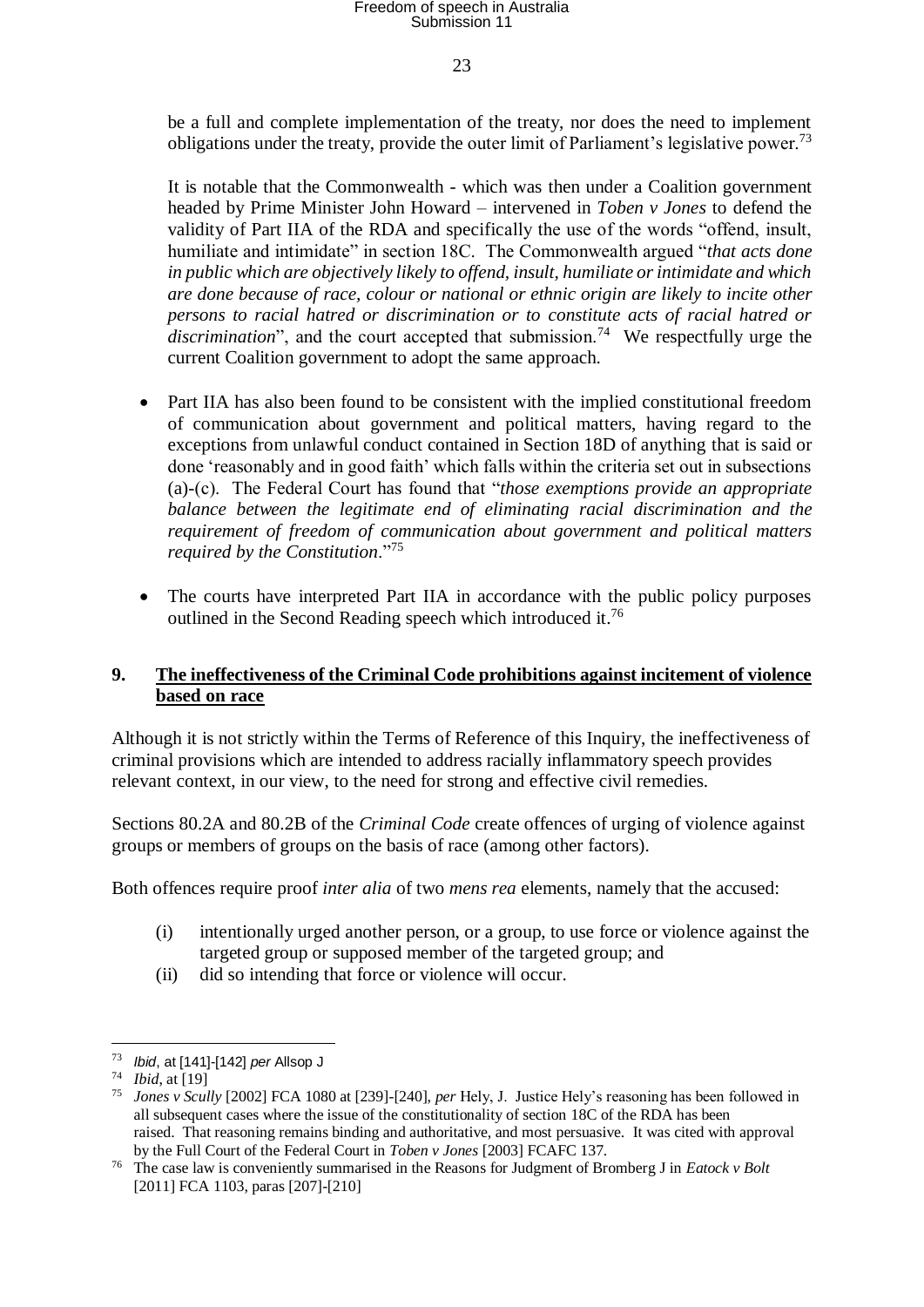#### $24$

Intention is therefore an essential component of both elements. In practice it is virtually impossible for a prosecutor to prove the second element to the criminal standard. A person who urges other persons to commit acts of violence focuses on influencing the state of mind and behaviour of those other persons without laying bare the urger's own intentions. Even in history's most extreme and paradigmatic examples of the evil of incitement to raciallymotivated violence, evidence of the second element, to the criminal standard, has usually been missing. If the legislation is to be effective, it needs to be re-formulated in a way that will allow a prosecutor the practical prospect of success in the circumstances that the legislation seeks to address.

Further, there are defences in section 80.3 if the defendant has acted in "good faith". These defences were in large part carried over from the repealed section 24F of the *Crimes Act 1914*  (Cth) which had been drafted specifically to apply to the offence of sedition. Such defences are fundamentally misconceived in relation to offences based on the urging of violence against groups distinguished by race, religion, nationality, national or ethnic origin or political opinion, or members of such groups. Indeed the existence of such defences might well be seen as formally justifying the advocacy of racially-motivated violence, as legitimate free speech.

The intention that "force or violence will occur" in the context of urging force or violence against a group distinguished by race, religion, nationality, national or ethnic origin or political opinion, or against a supposed member of that group, denotes both ill-will and an anti-social motive. An intention that "force or violence will occur" in that context is simply incompatible with the requirement that the act be done in "good faith".

It follows that in respect of an offence under either of proposed sections 80.2A and 80, the good faith defence is not needed because, in the circumstances in which it could be established, the elements of the offence could not have been made out in the first place.

The ineffectiveness of these provisions was highlighted following the delivery of a violent, public diatribe against Jews by Hizb ut-Tahrir's "Sheikh Ismail al-Wahwah on 25 July 2014. Footage of the event was uploaded to YouTube at the time, and again on 3 March 2015. Al-Wahwah repeated a range of shop-worn racist tropes about Jews. He accused "the Jews" of corrupting the world "in every respect", describing them as "the most evil creature of Allah" and threatening that "the ember of jihad against the Jews will continue to burn. Judgment Day will not come until the Muslims fight the Jews ... tomorrow you Jews will see what will become of you — an eye for an eye, blood for blood, destruction for destruction. There is only one solution for this cancerous tumour: it must be uprooted and thrown back to where it came from." Wahwah subsequently protested that he was referring only to Israel. But his numerous references to "the Jews" as a people belie this excuse. The matter was referred to Federal Police for investigation with a view to Wahwah being prosecuted under sections 80.2A or 8.2B of the *Criminal Code*. No prosecution eventuated. This is hardly surprising given the unworkable nature of those provisions.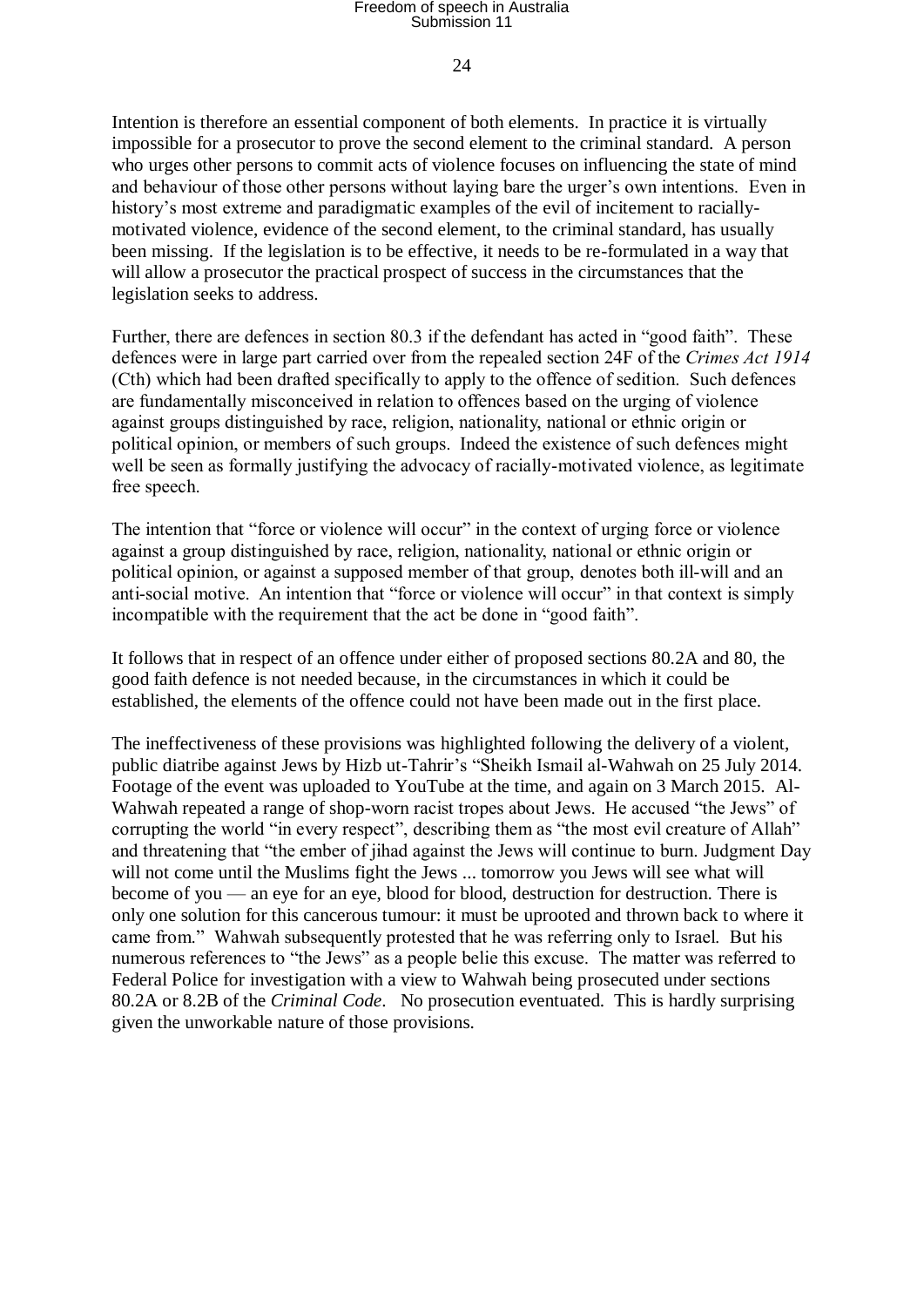#### 25

#### **Part 2 – Response to Second Term of Reference**

*Whether the handling of complaints made to the Australian Human Rights Commission ('the Commission") under the Australian Human Rights Act 1986 (Cth) should be reformed.*

Currently, complaints are lodged with the President of the Commission<sup>77</sup> who is obliged to inquire into and attempt to resolve the complaint by direct conciliation between the parties.<sup>78</sup> No complaint can come before a court until this process has been exhausted and the President has issued a certificate that the complaint before him or her has been terminated.<sup>79</sup> The President may terminate a complaint "if the President is satisfied that the complaint was trivial, vexatious, misconceived or lacking in substance."<sup>80</sup>

A complainant who proceeds to litigation in the Federal Court of Australia or the Federal Circuit Court and is unsuccessful, is virtually always ordered to pay the Respondent's costs. This is a powerful disincentive against bringing complaints to court which are manifestly unmeritorious.

We are aware of no evidence that the percentage of vexatious or unmeritorious cases that are commenced under section 18C of the RDA is higher than under any other statutory regime for relief, such as the law of defamation, copyright, consumer protection and trade practiced.

Nevertheless, the ECAJ would welcome any reforms to the *Australian Human Rights Act 1986* (Cth) or to the practices and procedures of the Commission which have the effect of minimising the incidence of claims brought in bad faith or which would have no reasonable prospects of success before a court. This would enable the Commission to operate with greater efficiency in processing genuine claims and in delivering justice to the parties. It would also swiftly absolve respondents whose conduct is highly unlikely to be found unlawful. It is critical that the process be neutral and scrupulously fair to both complainants and respondents, and this requirement should be made explicit.

In our view, this can be achieved in several steps. The *Australian Human Rights Act 1986*  (Cth) should be amended so that the President is **required** to express an opinion as soon as is reasonably practicable following receipt of a complaint under section 18C of the RDA, and all supporting information, as to whether the complaint has reasonable prospects of being upheld. Complaints deemed to have little prospect of succeeding having regard to the provisions of section 18C and the exemptions contained in section 18D of the RDA would be terminated before the Commission immediately, and would not proceed to conciliation. Judicial review of the decision to terminate a complaint before the Commission in this way would be possible only on grounds limited to jurisdictional error.

Termination of the complaint before the Commission would still permit a complainant to proceed with a court action, as is currently the case. (A purported termination of the complaint altogether would amount to a final determination of the matter. This would be an exercise of judicial power by the Commission, which the Constitution prohibits ${}^{81}$ ).

<sup>77</sup> *Australian Human Rights Commission Act, 1986* (Cth), Section 46P

<sup>78</sup> *Ibid*, Subsection 46PF(1)

<sup>79</sup> *Ibid*, Section 46PO

<sup>80</sup> *Ibid*, Subsection 46PH(1)(c)

<sup>81</sup> See *[Brandy v Human Rights & Equal Opportunity Commission](http://www.austlii.edu.au/au/cases/cth/HCA/1995/10.html)* [1995] HCA 10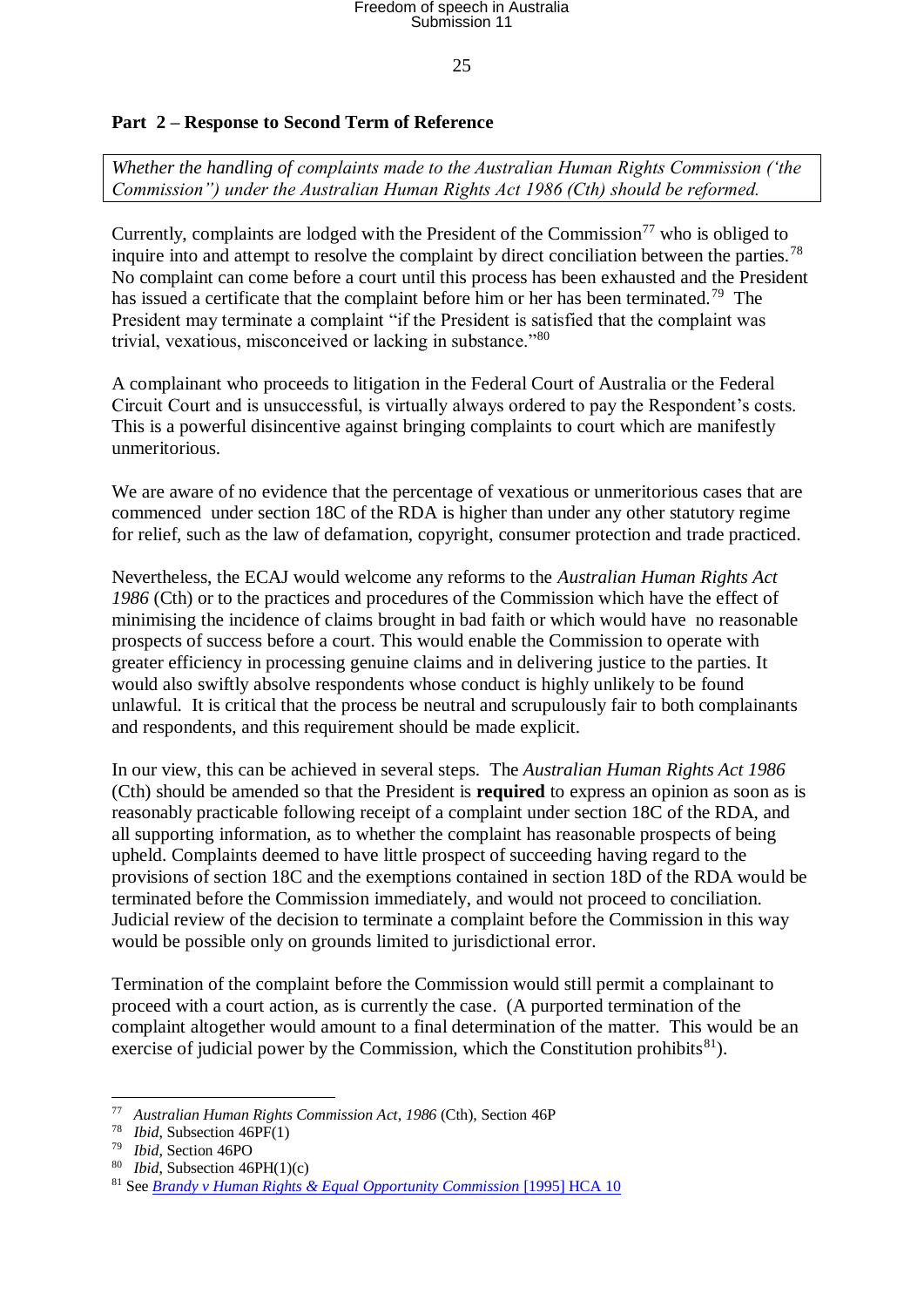#### 26

In our view, if the President has expressed an opinion that a complaint is unlikely to succeed, and has terminated the complaint before the Commission, a further step should be introduced into the process before the complainant can commence court proceedings. A judicial member, acting independently of the President of the Commission, could be appointed for the purposes of making a preliminary determination as to the likelihood of the complaint being upheld by the court. This practice is common in other tribunals such as the Administrative Appeals Tribunal.

If the judicial member makes a preliminary determination that the complaint has no reasonable prospects of being upheld by a court, and the complainant nevertheless wishes to proceed to court, the preliminary determination could be grounds for the court, in its discretion, to order the complainant to provide security for costs to the respondent.

We believe that this combination of measures would be effective in minimising the number of spurious complaints proceeding to conciliation or to court, and in shielding respondents from unwarranted complaints.

#### Part **3 – Response to Third Term of Reference**

*Whether the practice of soliciting complaints to the Commission (whether by officers of the Commission or by third parties) has had an adverse impact upon freedom of speech or constituted an abuse of the powers and functions of the Commission, and whether any such practice should be prohibited or limited.*

The ECAJ has brought numerous complaints under Part IIA of the RDA on behalf of the Australian Jewish community. We have never experienced any acts of solicitation (whether by officers of the Commission or by third parties), nor are we aware of any such practices occurring. In our experience, the conduct of successive Presidents of the Commission and Race Discrimination Commissioners with whom we have dealt, as well as case officers, has been exemplary.

#### **Part 4 – Response to Fourth Term of Reference**

*Whether the operation of the Commission should be otherwise reformed in order better to protect freedom of speech and, if so, what those reforms should be.*

We do not recommend any reforms to the Commission beyond those contained in Section 2 of this Submission.

#### **Summary of Conclusions and Recommendations**

Given the foregoing, it is our submission that no case has been made for repealing or revising the provisions of Part IIA of the RDA. The assertion that those provisions constitute an unjustified limitation on freedom of expression has not been demonstrated. On the contrary, this assertion is disproven by voluminous evidence to the contrary in the form of research in Australia and overseas as to the harms of racist hate speech; the conclusions of three national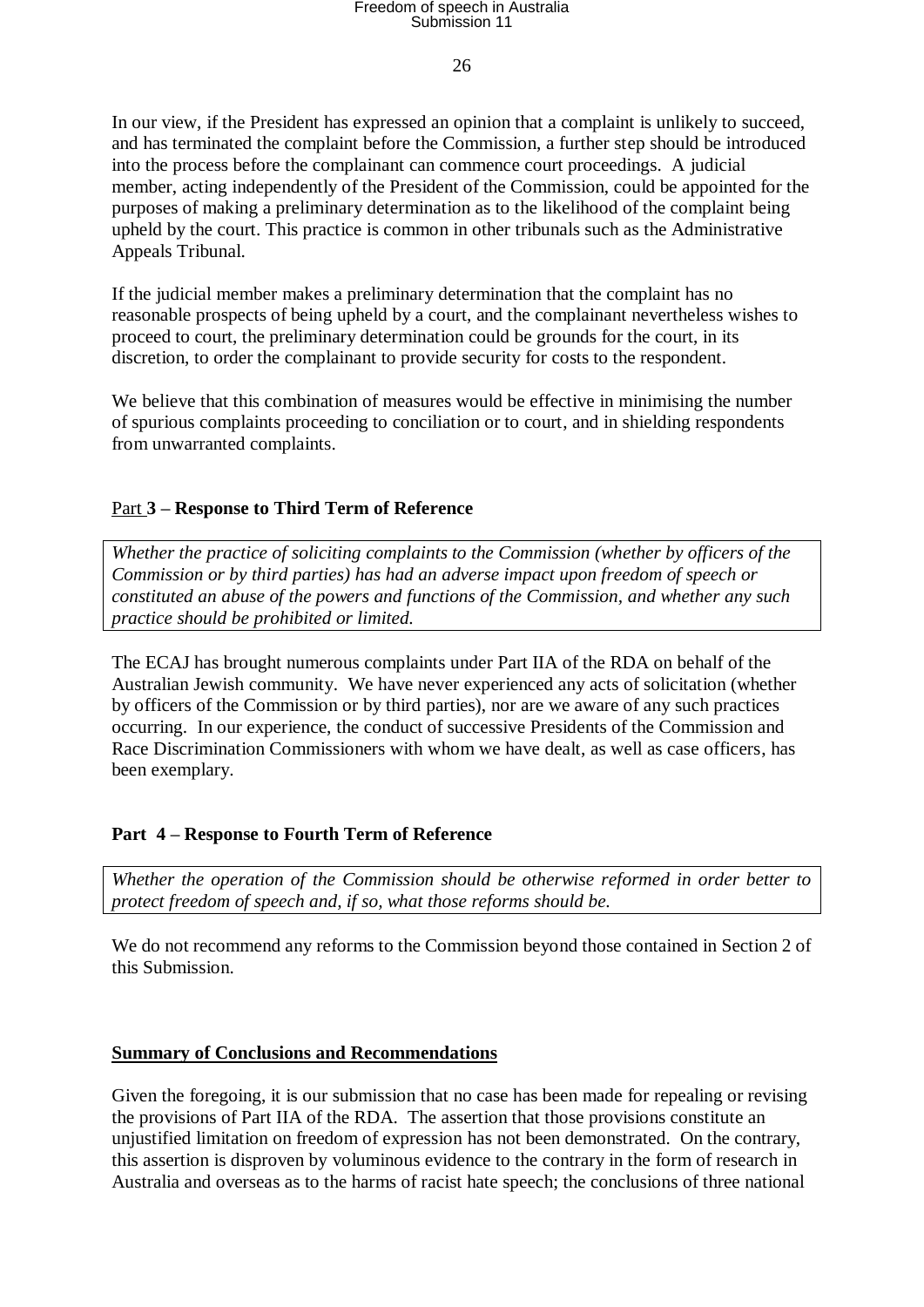27

inquiries as to the nexus between racist discourse and racially-motivated violence and other forms of social dysfunction; and the significant body of jurisprudence that has given effect to Part IIA.

The campaign to reform Part IIA of the RDA, has ostensibly been revived in light of the high-profile QUT Case and the withdrawal of complaints made under section 18C of the RDA against political cartoonist Bill Leak.

Yet the outcomes of these cases demonstrate the robustness of section 18C and the extent of the protections for free speech contained in section 18D. The withdrawal of the complaint against Bill Leak, likely on the basis that the complaint had no reasonable prospect of being upheld, , especially having regard to section 18D, demonstrates that political satire, no matter how subjectively offensive or controversial, does not infringe Part IIA of the RDA merely because the subject matter it seeks to address is racially-related and controversial. The QUT Case shows that public statements made on social media also do not contravene Part IIA of the RDA simply because the statements are about race and have a critical or controversial import. These cases show that the legislation in its current form achieves the correct balance between freedom from racist hate speech and freedom of expression, and should therefore be retained in their present form.

However, we recognise that there are legitimate public concerns about the complaints handling process. Those concerns focus especially on the incidence and consequences for respondents of unmeritorious complaints. It is in the public interest and in the interests of future claimants and respondents that weak or capricious claims are terminated fairly, quickly and inexpensively and the Commission's resources are devoted solely to delivering justice for victims of the more serious incidents of public racism. The process must fair to both complainants and respondents.

For these reasons, it is our submission that the provisions of Part IIA of the RDA be left in their present form and that the improvements to the complaints process that we have described be adopted. We also urge the government to review the presently unworkable provisions of sections 80.2A and 80.2B of the *Criminal Code*.

Yours sincerely

**Anton Block Peter Wertheim AM President Executive Director**  Executive Director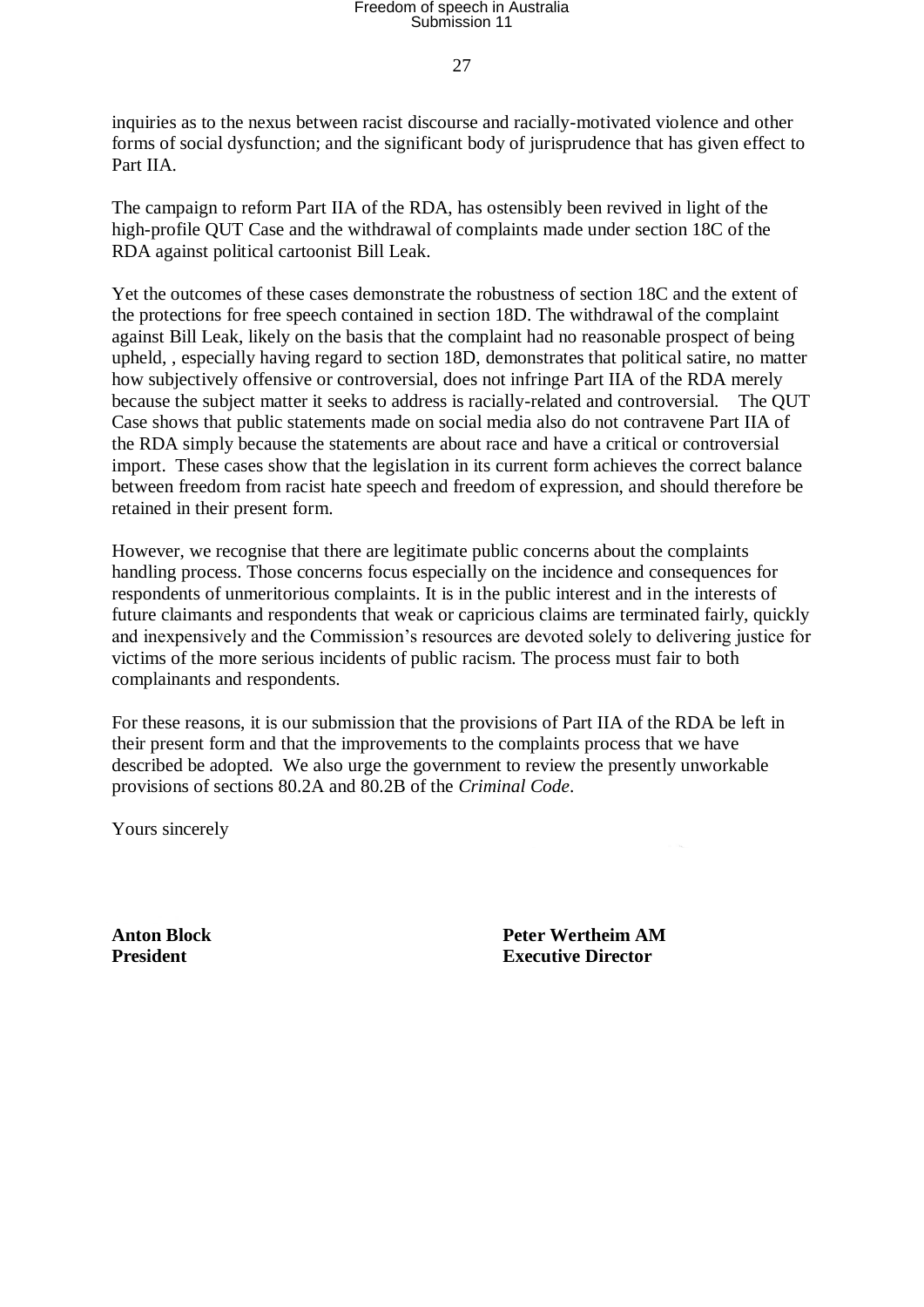28

### **APPENDIX A**

### **SUBMISSION BY EXECUTIVE COUNCIL OF AUSTRALIAN JEWRY TO PARLIAMENTARY INQUIRY INTO FREEDOM OF SPEECH – PART IIA OF THE** *RACIAL DISCRIMINATION ACT 1975* **(CTH) AND THE AUSTRALIAN HUMAN RIGHTS COMMISSION**

### **EXAMPLES OF ANTISEMITIC LEAFLETS AND ONLINE ANTISEMITIC WEBSITES WITH CONTENT MEETING THE CRITERIA OF "OFFEND" AND "INSULT"**

### **Extracts from ECAJ Report on Antisemitism in Australia 2016 - pp.39-40**

- Leaflets titled "The Greatest Swindle of All Time" denying the Holocaust, were distributed in 2016 at Monash University (26 February), Melbourne University (29 February), ANU (15 August), UNSW (18 August) and University of Sydney (24 August). Leaflets placed in various places including on car windscreens.
- Leaflet by neo-Nazi website, Daily Stormer titled "White Man" were distributed via printer to multiple recipients, including at least three medical centres, with Jewish doctors, in Sydney and surrounds, and elsewhere in Melbourne (29 March 2016). The fliers read:

"*White man are you sick and tired of the Jews destroying your country through mass immigration and degeneracy? Join us in the struggle for global white supremacy at The Daily Stormer [www.dailystormer.com](http://www.dailystormer.com/)*" and bears two large swastikas.

### **Extracts from ECAJ Report on Antisemitism in Australia 2016 – p.93** *et seq*

<https://thechosenites.wordpress.com/about/>

• What exactly is the message I mentioned above?

Here it is: **"Die Juden sind unser Unglueck!" The Jews are our misfortune! Yours, mine and everybody else's! Let's do something about it before they destroy all life on the planet!**

<https://thechosenites.wordpress.com/2015/10/06/the-noahide-laws/>

• [...] The moral and intellectual superiority of the Jew is a narcissistic fantasy! He is a con artist, a fraud! Deep down he knows it and his greatest fear is that we will find out that he is an impostor! He is too stupid to realize that he has already been found out! […] He is also too stupid to understand that there will be a high price to pay for his hubris, his anti-Gentile genocidal racism, his criminally insane conduct  $-a$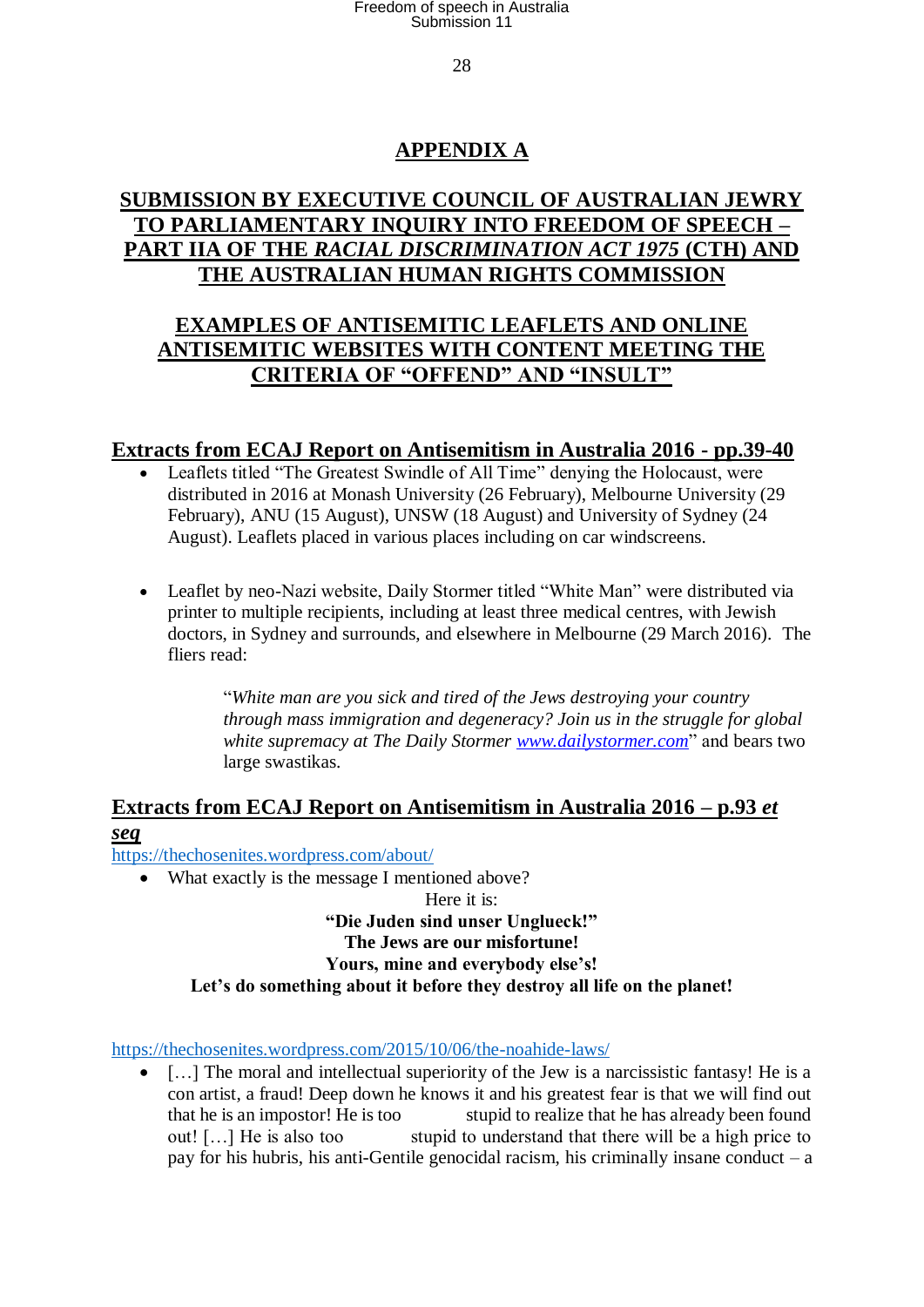29

price unlike any he has ever had to pay before! And this time there is nowhere to run to!

<https://thechosenites.wordpress.com/2015/10/30/the-american-jew/>

 The two leading lusts of the Jew's life are lechery and money. […] the perpetual cry of money, money, money, the Jew revels with all the intoxicated rapture of a voluptuary plunging to the ears into some licentious debauch. And as he plots and plans, and intrigues, and cheats […] The Jew is not a desirable citizen. That he is alien to us in religion […] He takes no part in the production of wealth, and contributes nothing in labor of brawn or brain necessary to its production; nor does he by any spark of intelligence facilitate its production. […] But the Jew has special aptitudes for parasitism, and has been prepared for a parasitic life by centuries of training. He has the advantage, that he has but one object in life, - the acquisition of wealth, and the enjoyment of the display and power which its possession gives him; and the further advantage that he has no moral principles, no regard for truth, no sentiment of honor […]

<http://expeltheparasite.com/2015/11/18/the-delivery-man-and-his-snakes/>

#### **The Delivery Man And His Snakes**

The Moslem problem is a result of "middlemen" (TRAITORS!) who have sold themselves as prostitutes for the JEWISH AGENDA, which is to destroy us, the White race, wherever we dwell on earth. This is EXACTLY what groups like **[Reclaim](http://www.reclaim-australia.com/)  [Australia](http://www.reclaim-australia.com/)** and their equivalents in other countries should be focusing on, rather than just the Moslems who are merely symptomatic of the JEWISH ELITE responsible for fomenting this entire situation using their control of INTERNATIONAL FINANCE AND MASS-MEDIA! It's high time the world woke up to this….. **– BDL1983**

<http://expeltheparasite.com/2016/01/25/why-i-stand-for-what-i-stand-for/>

 **Why I Stand For What I Stand For! Adolf Hitler – we need another one!** […]**White Aryans create the civilization and it flourishes. Then the Jews worm their way in and corrupt everything. Next, they start bringing in other non-whites as slave labour. Finally, we are left with a racially mixed decaying civilization.** Hitler explains this in Mein Kampf and it's true, whether fashionable to say so or not! (*it will be fashionable a few years down the track, trust me!*) […] Multicultural (*multiracial*) societies run by Jews always turn into Marxist cesspits of competing ethnic groups. […] **– BDL1983**

#### <http://www.jewworldorder.org/about-us/>

**The truth has no agenda**

This website was created by a group of concerned individuals, who wish to spread the truth to the people of the world about the criminal murderous Khazars, that fraudulently call themselves Jews.

We have so many haters of this website. All of them are Zionist Jews. So don't be surprised to see fabricated stories about any of our team members on the internet. Zionist Jews are brilliant at deception and defaming the innocent. This is the sole reason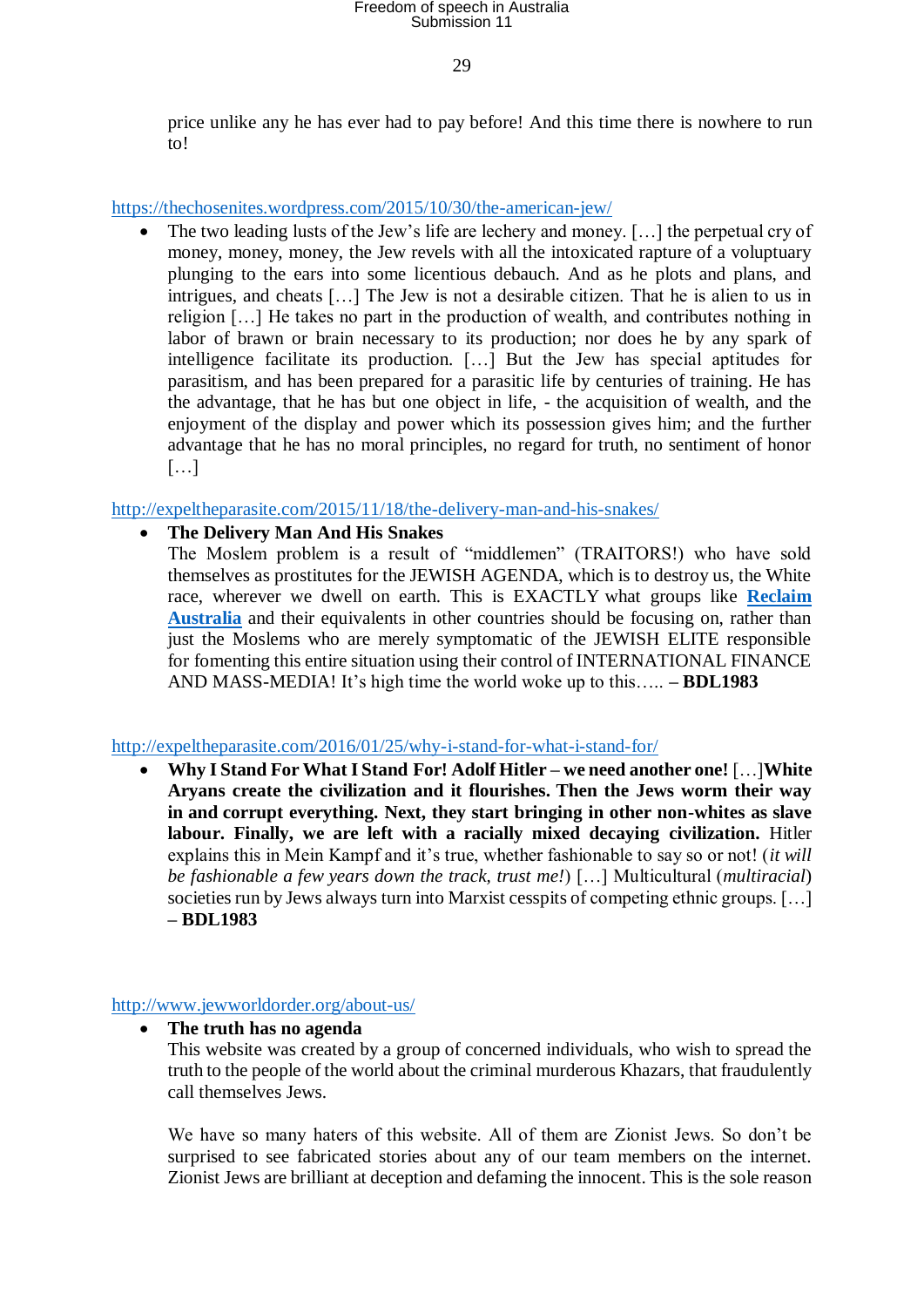#### 30

why the Jews own the Media News Networks all over the world, to tell you how to think, and who to hate, for their evil global agendas. (Divide and Conquer) it's how they brought down many ancient civilizations in the past and modern ones today. […] I am a truth seeker and a truth teller. This personal website functions as a beacon to those searching for the truth, to those sick of listening to the Jewish owned Media Networks and their fraudulent journalism to benefit their evil agendas.

### **Extracts from ECAJ Report on Antisemitism in Australia 2015 – p.82** *et*

### *seq*

[http://isolatebutpreserve.blogspot.com.au/2014/10/my-email-to-department-of](http://isolatebutpreserve.blogspot.com.au/2014/10/my-email-to-department-of-corrective.html)[corrective.html](http://isolatebutpreserve.blogspot.com.au/2014/10/my-email-to-department-of-corrective.html)

 A "personal fiefdom" run by a combination of Jewish Power and Masonic interests - or "goat molesters" as I like to call them. […] Until that bond is exposed - until its ideological foundation in Jewish Power is revealed - we will have no peace. We will have no justice. We will not have Truth.

[http://isolatebutpreserve.blogspot.com.au/2014/11/my-mate-louiss-latest-chomsky](http://isolatebutpreserve.blogspot.com.au/2014/11/my-mate-louiss-latest-chomsky-treatise.html)[treatise.html](http://isolatebutpreserve.blogspot.com.au/2014/11/my-mate-louiss-latest-chomsky-treatise.html)

 To be honest; nothing was surprising or new to me as I understand the extent and the dimensions of Jewish influence and the despicable servility that Australian political figures exhibit to the Jewish people.

<http://expeltheparasite.com/2014/10/29/never-forget-the-holohoax/>

 A strong supporter of Israel (*Edomitistan*)? What a surprise! A Jew with loyalty to the fraudulent Jewish state, no doubt above any loyalty he feels toward his host country (Australia), which his blood sucking parasitic people have all but destroyed.

<http://expeltheparasite.com/2014/11/08/purple-sabbath-beer-parasites/>

 **The end result for every parasite.** This piece of mistletoe has gotten what it deserved! For a life of nutrient sucking, it has finally exhausted its host until it could take no more and it subsequently died. If you get enough mistletoe on any tree it will drain it till it dies – it's exactly the same type of behaviour exhibited by Jewry. Surprise surprise eh…I just don't like parasites.**-** BDL1983

[http://expeltheparasite.com/2015/03/04/king-jew-netanyahus-full-speech-to-the-us-congress](http://expeltheparasite.com/2015/03/04/king-jew-netanyahus-full-speech-to-the-us-congress-plus-transcript/)[plus-transcript/](http://expeltheparasite.com/2015/03/04/king-jew-netanyahus-full-speech-to-the-us-congress-plus-transcript/)

- "The Great Satan" is certainly an accurate description of Jewry, that's for sure! After reading that, if you can't work out that Israel, i.e. Jews, control the US, then you are of very small intellect. Furthermore, if you acknowledge the first part that Jews control the US, but you can't see that they control 95% of the rest of the world, barring a few Islamic enemies, then you are even dumber!
- *It's now time to wake up to the Eternal Parasite and give him the boot!* **- BDL1983**

<http://expeltheparasite.com/2015/05/24/radio-stormer-jewsury-and-how-to-defeat-it/>

• The Jew truly is the international trickster and swindler, capable of 'Jewing' pretty much anyone out of their money somehow. You've gotta hand it to 'em – their genius